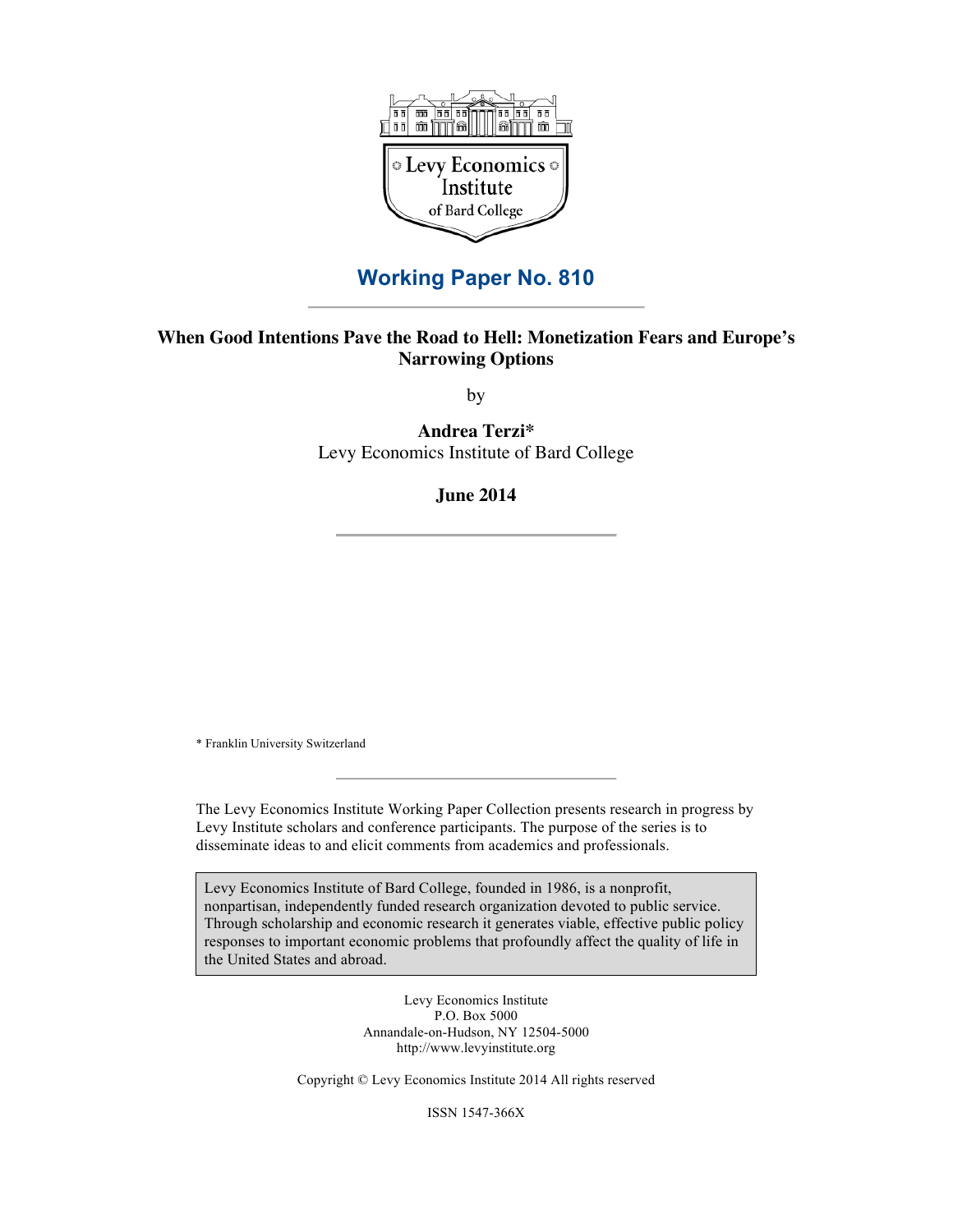#### **Abstract**

With the creation of the Economic and Monetary Union and the euro, the national government debt of eurozone member-states became credit sensitive. While the potentially destabilizing impact of adverse cyclical conditions on credit-sensitive debt was seriously underestimated, the design was intentional, framed within a Friedman-Fischer-Buchanan view that "no monetization" rules provide a powerful means to discipline government behavior. While most countries follow some kind of "no monetization" rule, the one embraced by the eurozone was special, as it also prevented monetization on the secondary market for debt. This made all eurozone public debt defaultable—at least until the European Central Bank (ECB) announced the Outright Monetary Transactions program, which can be seen as an enhanced rule-based approach that makes governments solvent on the condition that they balance their budgets. This has further narrowed Europe's options for policy solutions that are conducive to job creation. An approach that would require no immediate changes in the European Union's (EU) political structure would be for the EU to fund "net government spending in the interest of Europe" through the issue of a eurobond backed by the ECB.

**Keywords:** Euro; Eurozone; Debt Monetization; Sovereign Debt Crisis; Government Budget **Constraint** 

**JEL Classifications**: E63, H63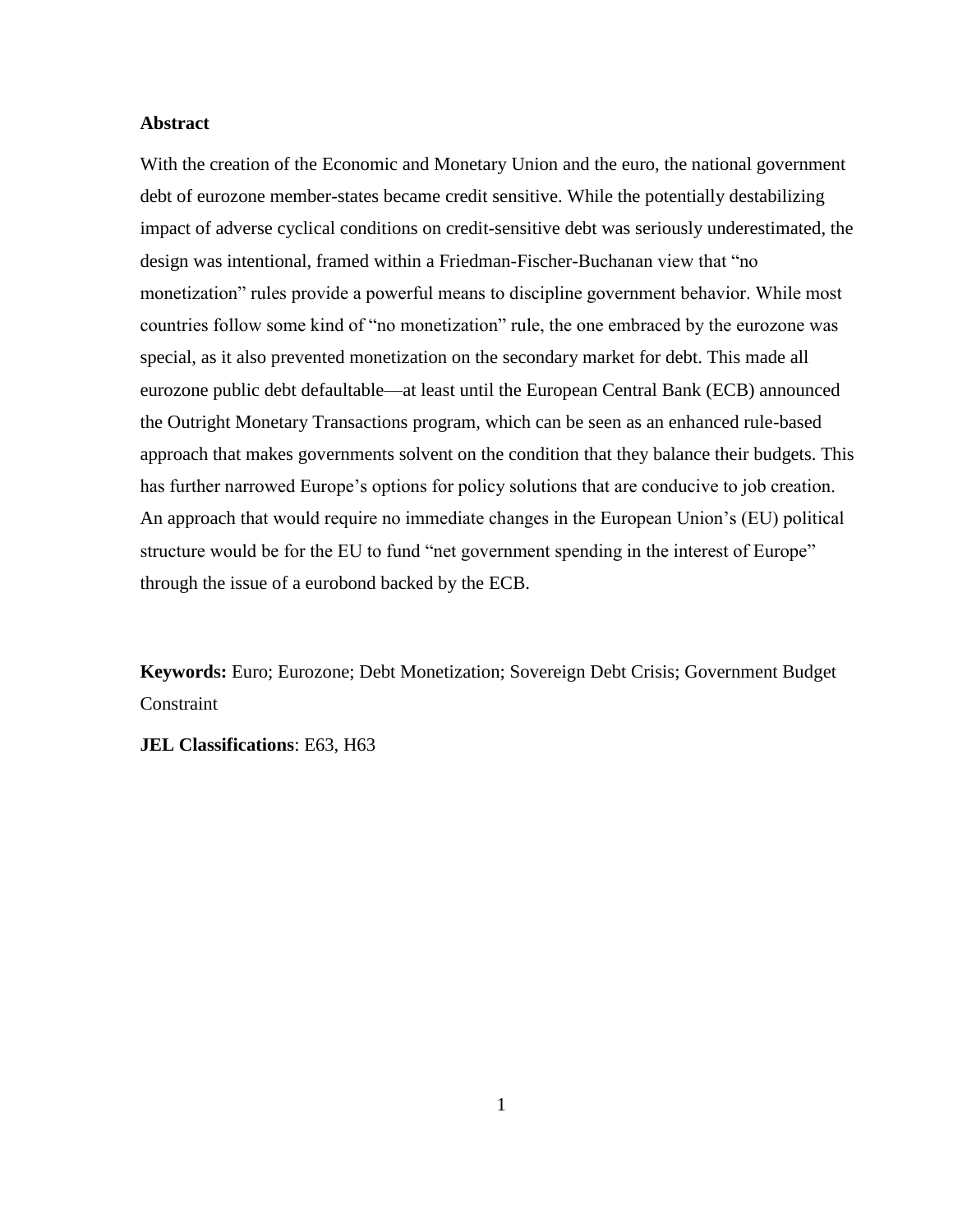#### **1. EXCHANGE RATE RISK IN A SINGLE-CURRENCY AREA?**

During the 2008-2009 financial and banking crisis, markets suddenly discovered that not all euro-denominated government debt was equally safe. By 2011, yield spreads were back to the magnitudes seen at the time of the European Exchange Rate Mechanism (ERM) that was operative between 1979 and the start of the Economic and Monetary Union (EMU) in 1999. The striking convergence of long-term government bond yields between participating nations during the process of transition from the ERM to the EMU had suddenly evaporated. Governments and banks of those countries where yields had gone higher were facing rising costs of funding, which deteriorated banks' balance sheets and disrupted the overall eurozone interbank funding markets. In some countries, the "sovereign debt" (better, the "ex-sovereign debt") crisis was so serious as to hamper their governments' ability to raise funds through new issues.

Increasing yield divergence called into question the view that bond yields in the late 1990s had converged as a result of inflation expectations being anchored within a "credible monetary policy framework."<sup>1</sup> When spreads started to widen, there had been no inflation shock nor an alleged loss of credibility of the European Central Bank (ECB) as a "guardian of price stability." The fact that yield spreads suddenly increased is better explained by markets seeing the rising possibility of a public debt default.

A deep economic slump and the banking crisis had caused rising debt/GDP ratios and prompted financial markets to focus on the known (yet disregarded until then) issue that eurozone governments issuing debt would not be automatically rescued by the ECB under the existing EMU rules, thus opening up a scenario of euro breakup and consequent redenomination of government debt. It was a eurozone credibility shock, rather than an inflation credibility shock. Exchange rate risk was coming back to the single currency area and this widened spreads in a similar fashion just as, during ERM, spreads had reflected the risk of exchange rate realignments.

The European Union (EU) policy response included loan agreements, contingency funds, and austerity packages. The ECB, in its turn, modified its channels to refinance banks and

<sup>&</sup>lt;sup>1</sup> This was still the "consensus view" at the outbreak of the crisis. For example, Swanson (2008) explains convergence as the "anticipation of monetary union and the credibility of the ECB with respect to its objective of keeping inflation low and stable," and Ehrmann *et al.* (2007) argue that "the common monetary policy has been a key contributor for anchoring the long-term inflation expectations of financial market participants across the euro area."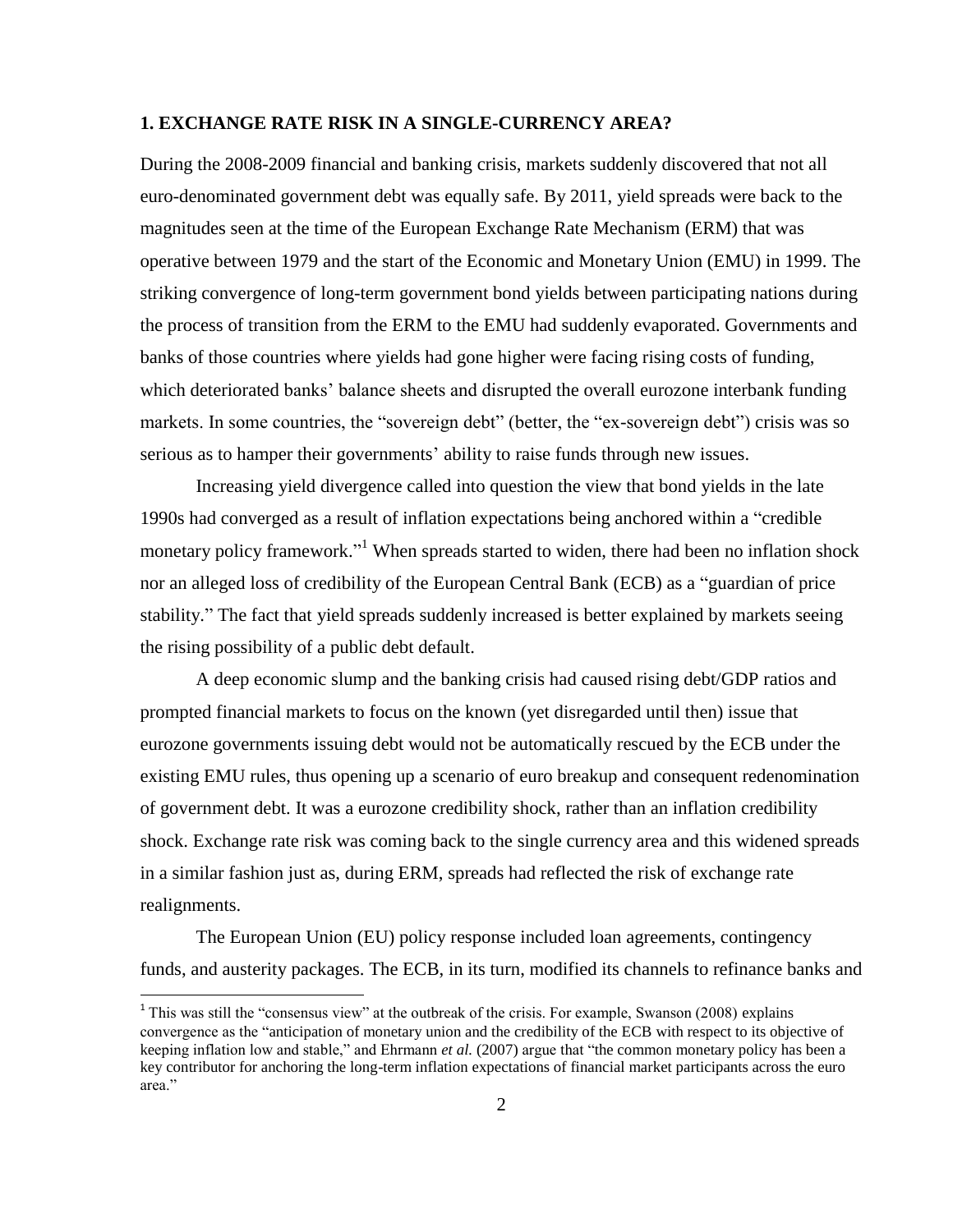started to purchase government debt to prevent further price declines. These policies were, at best, ineffective in ending the debt crisis. It was not until ECB President Mario Draghi made his "whatever it takes" speech<sup>2</sup>, followed by the September, 2012 announcement of the modalities for undertaking Outright Monetary Transactions (OMTs) in secondary markets for sovereign bonds, that the funding crisis stopped escalating.

Because eurozone government debt is credit-sensitive, and because deposit insurance is provided by credit-dependent governments, the fall of incomes in the eurozone quickly triggered a re-pricing of debt in the midst of a rising perception of redenomination risk.<sup>3</sup> With Draghi's move in the summer of 2012, the ECB addressed one serious flaw in the architecture of the euro by placing a floor on the price of government debt by using its unique power to make unfunded euro payments. Yet, Draghi's backstop was conditional, and the move restored the operational viability of the euro monetary system at the cost of setting conditions of stagnation upon the overall eurozone area. Because government debts had been made safe on the condition that government net spending remain well below what is needed to restore growth and job creation, the eurozone continues to face an unprecedented challenge.

The "whatever it takes" speech was remarkable because after 14 years of existence the ECB proclaimed that making a market for government bonds would fall within its mandate if it were a means to stop a threat to the very existence of the eurozone. Until then, markets had had reason to doubt that the ECB would ever take such action within the institutional constraints that fall within the institutional constraints set by the statute. That the ECB issued such a statement only when the integrity of the eurozone was under immediate threat raises the question as to whether the ECB had believed until then that it could avoid ever resorting to such action or had simply pondered the morally hazardous consequences of making such an announcement in advance of emergency situations. 4

Had early Euro architects overlooked the threat of credit-sensitive government debt? Yes and no. Yes, because their focus on price stability had diverted attention from the potentially

 $2 \text{ A transcript of the } 2012 \text{ speech, in which Draghi states, "Within our mandate, the ECB is ready to do whatever it.}$ takes to preserve the euro," can be found here:

http://www.ecb.europa.eu/press/key/date/2012/html/sp120726.en.html

 $3$  The risk that a country will unilaterally exit the EMU and redenominate its public debt.

<sup>&</sup>lt;sup>4</sup> The latter hypothesis is backed by the fact that the ECB opened the door to the notion of unlimited commitment only following approval of the Fiscal Compact.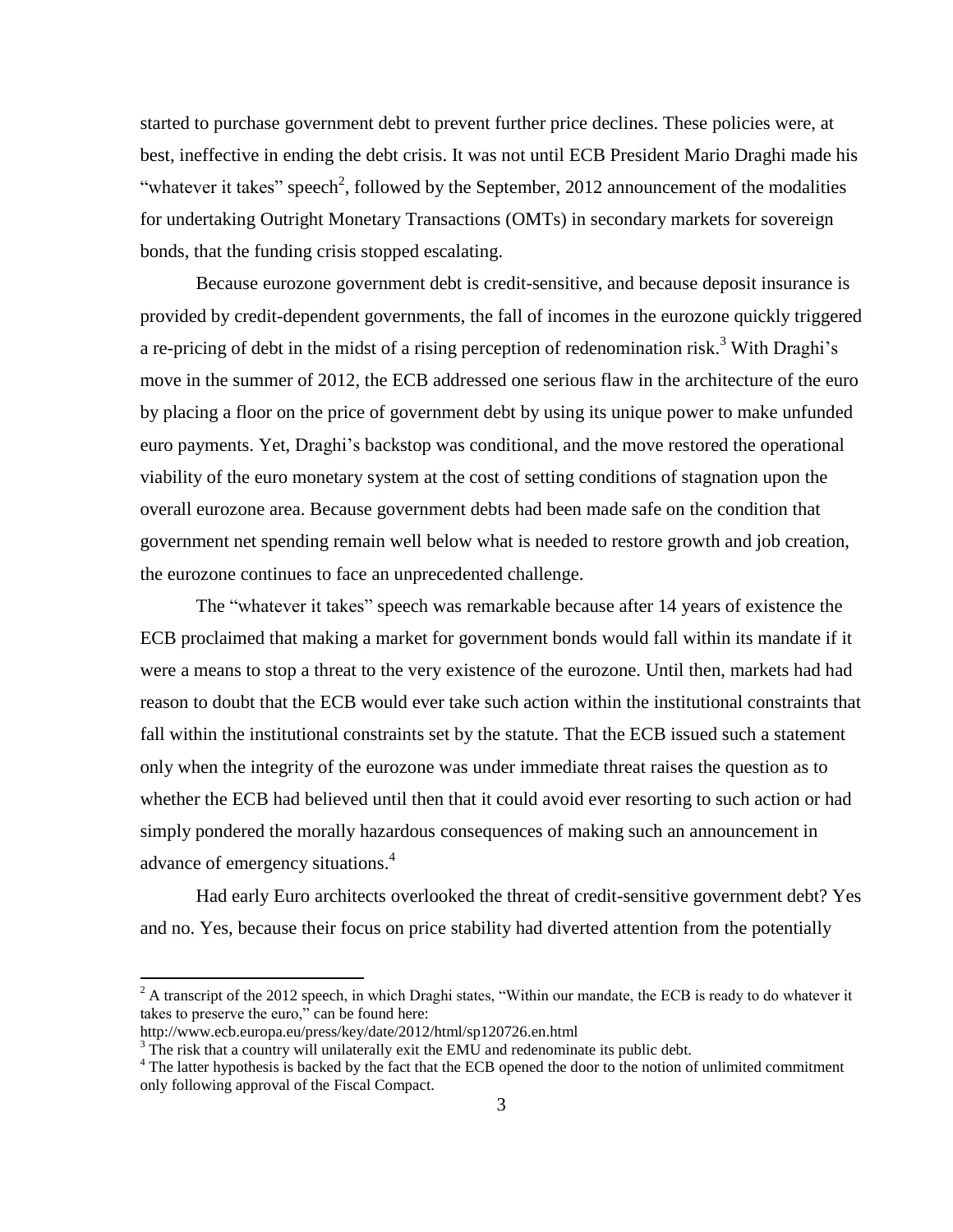destabilizing impact of adverse cyclical conditions on credit-sensitive public debt. No, because the design was fully intentional.

The rules set for the single currency included provisions that were specifically intended to build the new currency on what they thought were the solid foundations provided by the paradigm of economic policy that had dominated the western world since the 1980s: A "credible" price stability goal and a "sustainable" fiscal stance. In order to achieve this goal, the power to make unfunded euro payments was exclusively assigned to the ECB and disconnected from any political body at any level— national or EU. Such provision was driven by the belief that by moving monetary sovereignty<sup>5</sup> from governments to an EU body (the eurosystem) that had no public spending and taxing power would:

a) prevent governments from using monetary sovereignty to "inflate debt away,"

b) restrain their net spending,

 $\overline{\phantom{a}}$ 

c) provide the stable environment that supports long-term growth.

The oversight was that the inherent threat to financial stability involved in the application of such a paradigm was dramatically underrated. Yet, the embraced paradigm is evidence that the institutional design of the eurozone purposely and purposefully made government debt defaultable as a powerful means to prevent the inflationary effects of accommodating government net spending. Politically, this was deemed especially relevant in consideration of the diversity of public sectors among the participating member nations.

Fiscal discipline was seen as a means of enhancing the integrity and the efficiency of all European governments. Yet, good intentions pave the road to hell, and the reasonable political goal of pushing convergence via fiscal rules clashed with the side effects of effectively turning off the ultimate source of aggregate demand in the EU economy.

This paper argues that to attain their stated objectives of stability and growth, Euro architects were missing two important conditions: A plan to prevent eurozone debt from becoming credit sensitive, and an adequate flow of net financial assets into the private sector through net government spending. In other words, they used a poor framework to implement

<sup>&</sup>lt;sup>5</sup> In this paper, "monetary sovereignty" is defined as the power of the government to settle any payment promise by issuing a check drawn on its central bank that won't bounce.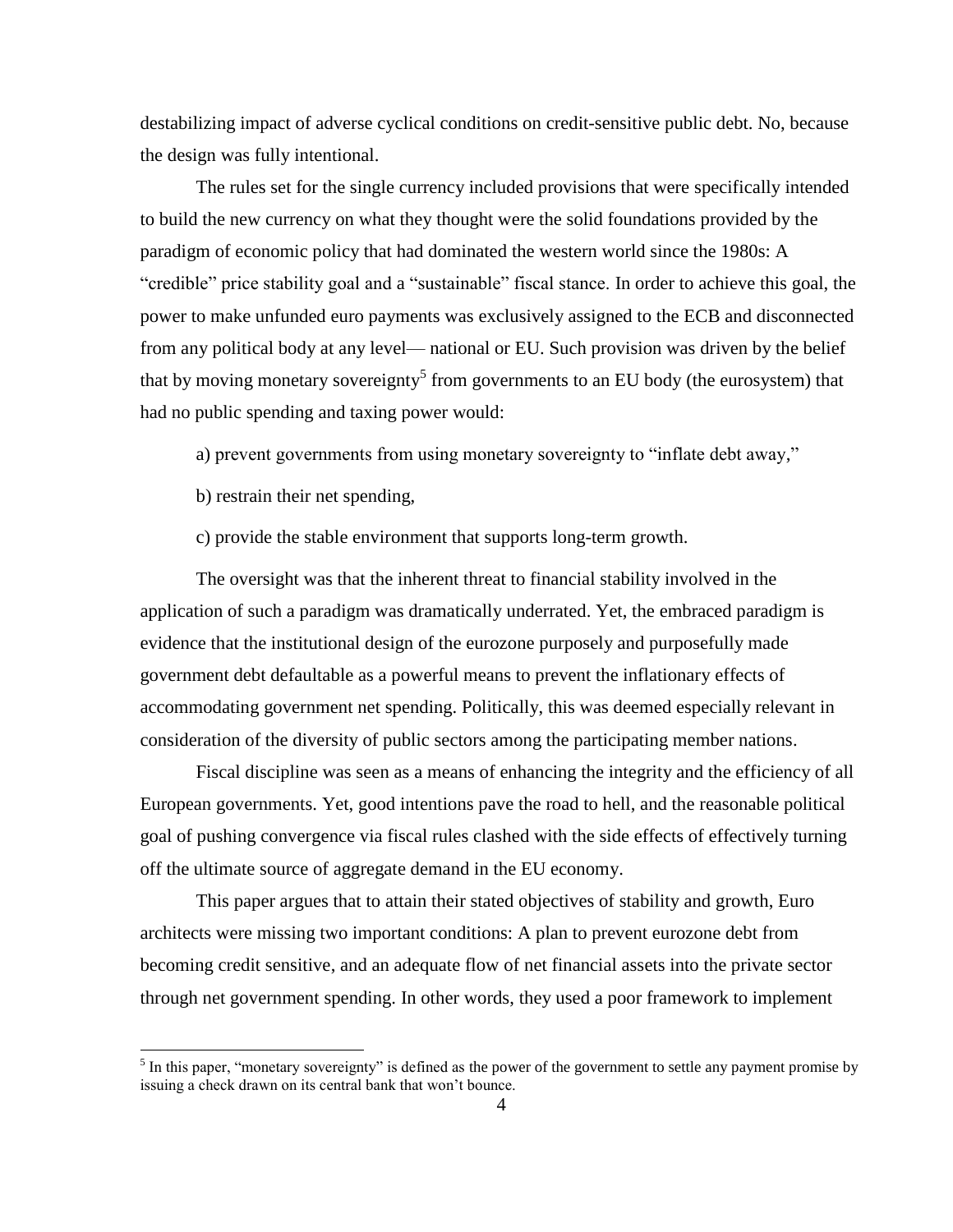supposedly good intentions. In the aftermath of the ECB backstop, the unresolved question remains: How can Europe restore growth and job creation? Unilateral solutions of restoring national currencies would deal a deadly blow to the European integration project. Another— EU-friendly—solution is possible and will be discussed in the last section.

### **2. EUROZONE SUSTAINABILITY: AN OCA OR A SOLVENCY ISSUE?**

Ever since the 1989 Delors blueprint and the 1992 Treaty on European Union, the single currency in Europe has been universally described as an unparalleled experiment in monetary unification.<sup>6</sup> Views have been divided between those who underscored the boldness of Europeans in taking one step further toward greater economic integration and those who stressed the economic weakness of a far-fetched, reckless political project. In one view, the unparalleled experiment was a milestone in European integration; in the other, it was a grandiose, ill-fated scheme.

The bulk of the debate centered almost uniquely on the question of whether or not the eurozone is an optimal currency area (OCA), or would ever become one. Most early critics saw evidence that member countries formed an economic region that was far from being an OCA; their economies were seen to be subject to asymmetric shocks, labor mobility was far too low, and economic divergence could be offset only by cross-border fiscal transfers whose magnitude was far larger than a politically divided EU could ever accept. This critique was countered by the notion of OCA endogeneity, $\frac{7}{1}$  according to which monetary unions can succeed even when OCA conditions are not satisfied initially. In this latter view, sharing the same currency is a condition that would act as an incentive for member nations' economies to converge and increasingly fulfill the OCA criteria. The hypothesis of endogenous OCAs offered euro architects a powerful argument for winning over critics of monetary union in Europe.

A second reason for proceeding with the creation of a single currency even when OCA conditions were not satisfied was based on the observation that the creation of a single currency was supplanting a system of fixed exchange rates, not one of freely floating currencies. In a

 $6$  No other precedent of monetary union in Europe had contemplated a single issuer for the currency area (Einaudi, 2001).

<sup>7</sup> See Frankel and Rose (1998).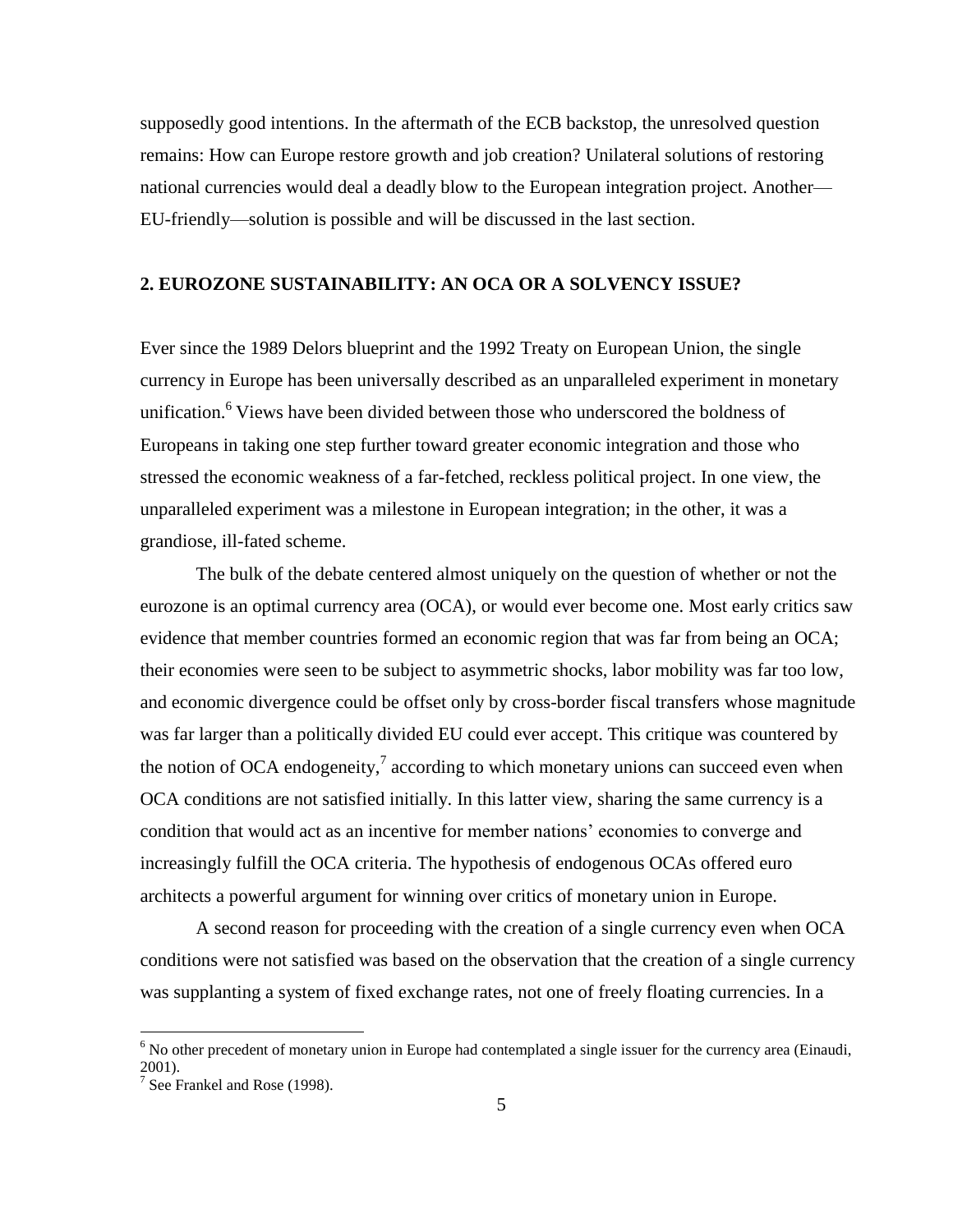passionate defense of the euro, published by the European Commission as "one of the most exciting experiments in monetary history," Jonung and Drea (2009) defied critics for being biased against the euro and for overlooking the fact that "Europe was facing a choice between permanently fixed exchange rates and semi-permanent fixed rates." Consequently, the OCA criteria were inapplicable to the case of Europe's transition to a single currency.

These same authors stressed that the true new character of the euro was not in the loss of policy autonomy that was already quite limited under semi-permanent ERM fixed rates. Rather, the leap forward was in removing monetary sovereignty from all eurozone states for good: "Never before have sovereign nation states surrendered their national currencies to a common central bank, abstaining from monetary sovereignty." Breaking the link between money and governments was seen as a unique peculiarity and a strong point of the new currency when compared with the pre-existing exchange rate arrangement. From this perspective, and as long as one agrees that money printing creates no real wealth and only generates inflation, governments' loss of monetary sovereignty can only be a blessing. Former ECB Executive Board member Otmar Issing (2006) explained it like this:

Relinquishing national sovereignty in such an important field is a substantive contribution to political integration. A central bank is, after all, an element of statehood. The Maastricht Treaty has made the ECB independent of any political influence so that it is able to fulfil its clear mandate of preserving price stability. Monetary policy-making is hence not only centralized but also depoliticized.

Issing was emphasizing that transferring monetary sovereignty from the member countries to the ECB was a way to lay down solid foundations for price stability. For him, this was enhanced by removing government control of the currency. By contrast, fiscal policy has a limited scope:

Compliance with the rules in Member States will keep deficits low enough to ensure government solvency while providing governments with the necessary room to smoothen economic fluctuations through the operation of automatic fiscal stabilizers.

This view admits that governments' loss of monetary sovereignty introduces a solvency issue. Yet, in this view, it is of no concern as long as member states comply with the rules limiting deficits to the (supposedly) narrow fluctuations caused by business cycle conditions. In actual fact, the broken link between fiscal and monetary powers was viewed as a key condition for the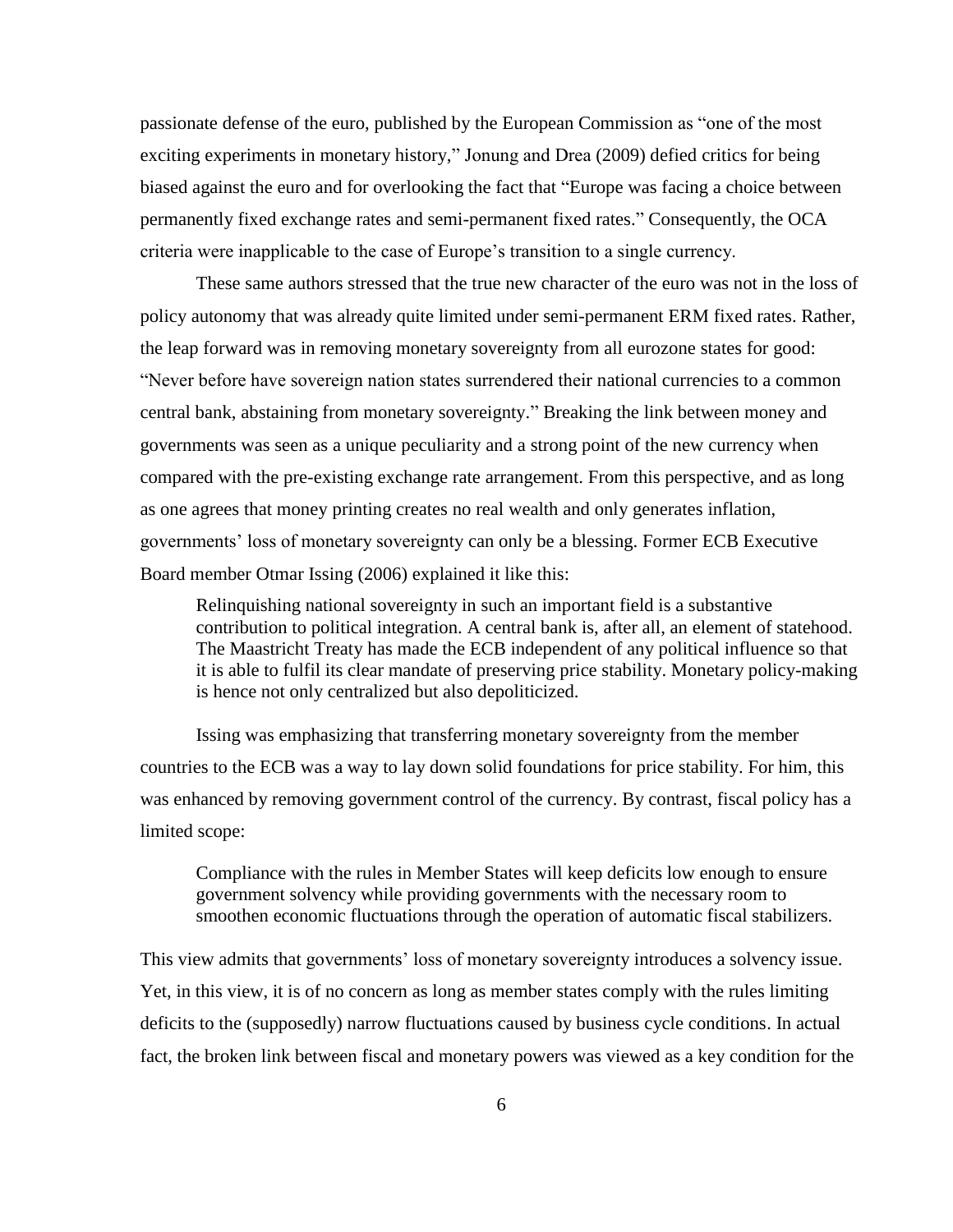stability of the new Europe. Hence, debate on eurozone sustainability remained focused on OCA endogeneity and whether the single currency would facilitate economic convergence.

The monetary sovereignty question, however, was precisely the concern of a 1996 manuscript (published two years later) by Charles Goodhart. Goodhart had questioned if OCA could be the decisive benchmark against which to assess the sustainability of the new currency area. In his paper, he provided evidence that the Chartalist explanation of the nature of money has a much better predictive and explanatory capability than the competing and more widely held view of money as a means to minimize the costs of making exchanges in the process of trading and its related spatial/geographic facet of OCA theory. Goodhart (1998) explained:

Much of the economic analysis and assessment of the comparative advantages and disadvantages of moving to a single currency, Euro, area in Europe has been undertaken within the context of the Optimal Currency Area paradigm. This, in its turn, is the spatial/ geographic facet of the currently dominating model of the nature and evolution of money.

He concluded:

If, then, the key issue is the political relationship between control over money and sovereign power, we need to consider carefully what problems this may portend for the future Euro single currency area. In the Euro area, the traditional historical links between money creation and sovereignty will be broken to a unique extent. Money creation will be the responsibility of a federal body, the European System of Central Banks, intentionally made, by the Maastricht Treaty, entirely independent of Governments, whereas most other fiscal and other powers will remain in the hands of the participating nation states.

Thus, Goodhart's critique of the single currency project moved the focus of the inquiry into eurozone sustainability from the question of OCA conditions to the question of the broken link between money and government.

Yet, not all those who quoted or cited Goodhart seem to have fully understood his point. The conventional view remained that all a government loses by forfeiting its power to print money is its liberty to create inflation at will. Hence, introducing a solvency issue can only help to compel governments to abstain from being inflationary. Breaking the link of the currency to the state was precisely the reason many Euro architects had claimed the euro was going to be a high quality, stable currency.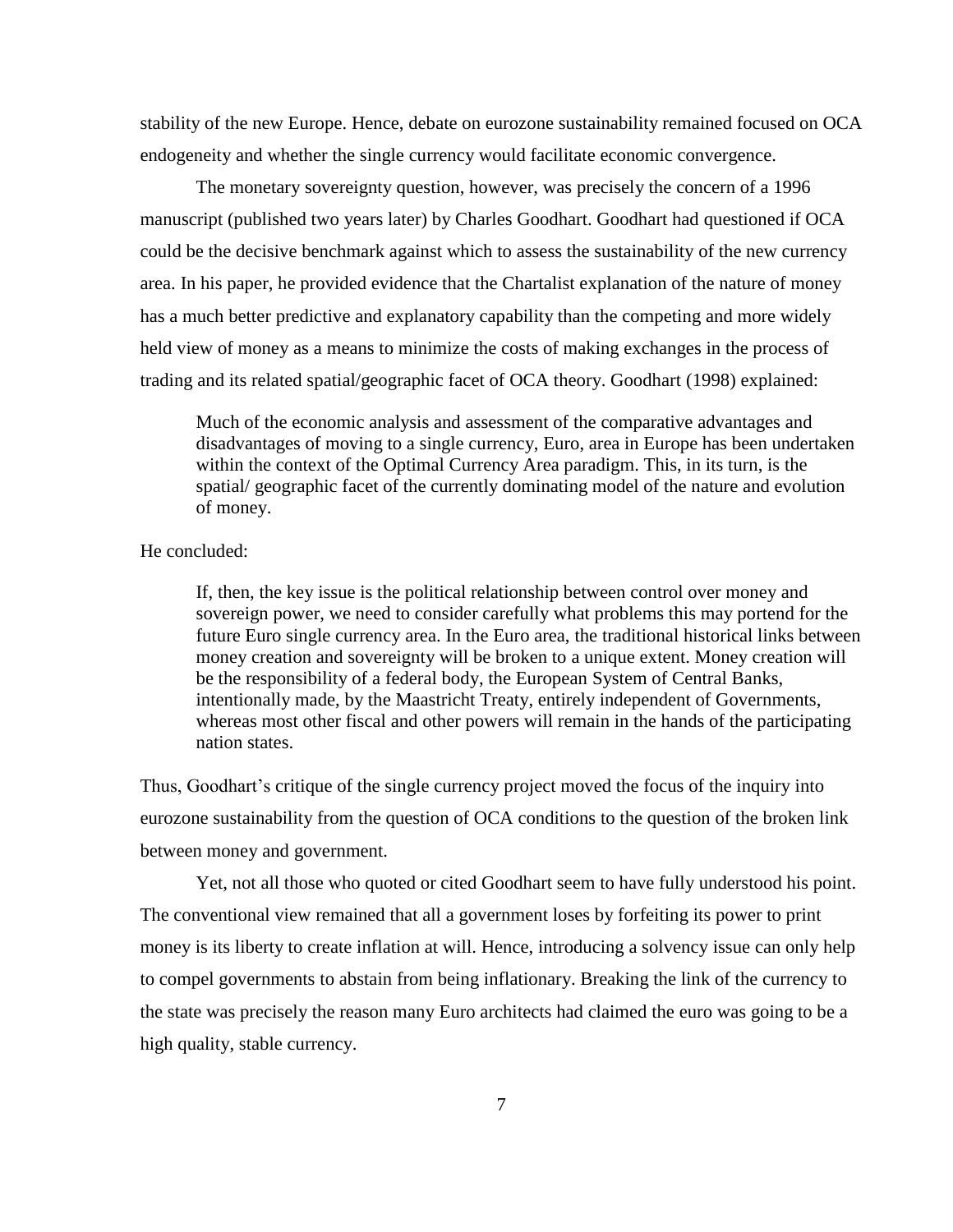In their response to economists who had claimed that the euro area would not match OCA conditions, Jonung and Drea (2009) rather grotesquely cite Goodhart in support of their defense of the euro: after all, Goodhart was supporting the notion that OCA theory is not a valid benchmark for assessing the future of the euro! Yet, they missed Goodhart's point on the importance of the link between each currency and its state and the possible consequences of moving monetary sovereignty to a non-state body like the ECB. $^8$  Jonung and Drea proudly described the strength of the single currency as being free of government and, while criticizing American economists' concerns about Europe as an OCA, they did not realize that Goodhart's article contained a much more devastating criticism than the one based on OCA conditions. What many, including Issing, Jonung, and Drea, saw as a blessing, Goodhart and others saw as a curse.

Ironically, when Jonung and Drea's paper was published, solvency had already become an issue, and the ex-sovereign debt crisis was beginning to unfold, threatening the survival of the eurozone. Since then, an increasing number of commentators have stressed the notion that the single currency deeply changed the nature of eurozone countries' debts, as national governments issue debt that is denominated in what is equivalent to a foreign currency, "one over which they have no control."<sup>9</sup> This meant that because the euro remains outside the control of the governments that continue to issue debt, countries' public finances have inevitably become vulnerable.<sup>10</sup>

Acknowledgment of the solvency issue along Goodhart's line, however, was understood in a way that made it consistent with the OCA issue: The solvency issue that had triggered the debt crisis was seen as a consequence of the intentional constrictions on member states, but the ultimate cause was seen in their lack of convergence. The crisis was seen as a failure of the OCA endogeneity hypothesis. In such a view, if member states would converge properly, the eurozone would again be a viable currency area. Solvency, in other words, had become the

 $\overline{a}$ 

<sup>&</sup>lt;sup>8</sup> They also missed the points raised by other critics who, before and after Goodhart's article, had expressed concerns with the broken link between currency and the state—critics such as Kaldor and Levy scholars including Godley, Forstater, Wray, and Kelton, and most notably Mosler, who had organized and funded a 1996 conference in Bretton Woods attended by Goodhart to discuss the vulnerability of the projected currency area in Europe.  $9^9$  De Grauwe (2011). See also Corsetti and Dedola (2013).

 $10$  Kösters (2010), for example, asserts that "It is well known that a member state of a monetary union no longer has the ability to overcome public over-indebtedness by printing money."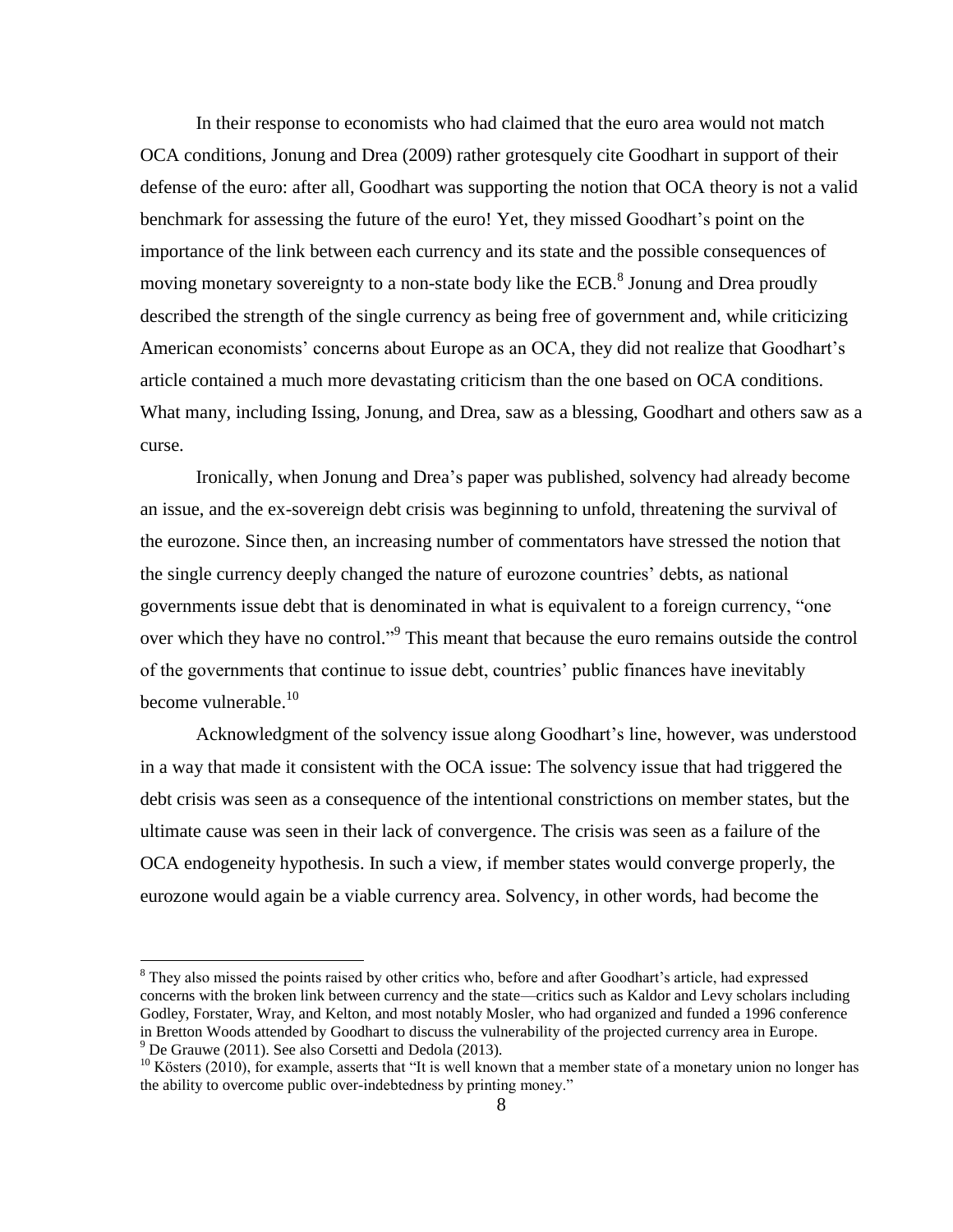benchmark for OCA endogeneity: When countries converge to an OCA, solvency is not an issue.

Under such a theoretical umbrella, the fact that eurozone countries now borrow in a currency that they can no longer domestically govern meant that they were losing printing power and thus surrendering the possibility to devalue and to inflate away public debt.<sup>11</sup> Viewed from this perspective, the loss of monetary sovereignty should become a problem only to a country that is structurally weaker than the others. In this view, any country that is too far from the norm of the currency area and cannot meet the overall discipline has no other option than to reform to converge or leave the euro.

The OCA-based critique of the euro seemed again vindicated: If a currency area does not fit with OCA conditions, the weaker countries will feel the consequences of having lost monetary sovereignty and be forced to leave. Indeed, taking monetary power away from Euro nations was precisely the goal, assuming this would act as a powerful incentive for weaker countries to reform their economies in a timely way. In this same view, any policy response aimed at introducing mechanisms for funding eurozone debt would mean admitting defeat in the fight for government discipline and opening the gates to inflation, and, in fact, when the ECB finally guaranteed national debts, the decision was highly controversial and was made strictly conditional to member states' maintenance of fiscal discipline.

# **3. BALANCED BUDGET DISCIPLINE AND THE CREATION OF SOVEREIGN DEFAULT IN EUROPE**

As discussed in the previous section, discipline in the eurozone had been intentionally designed to make the value of government debt no longer guaranteed by central banks. This is equivalent to making any government a plain user (rather than a monopoly issuer) of the currency. This section, which investigates the theoretical framework that supports the notion that there are net benefits in removing the power to "print money" from eurozone governments, has two parts. The first explores the logical foundation of the case for restricting government's power to print

 $11$  See, for example, Martin and Waller (2012), who claim that "A country can overuse seigniorage and create very high inflation rates, even hyperinflation."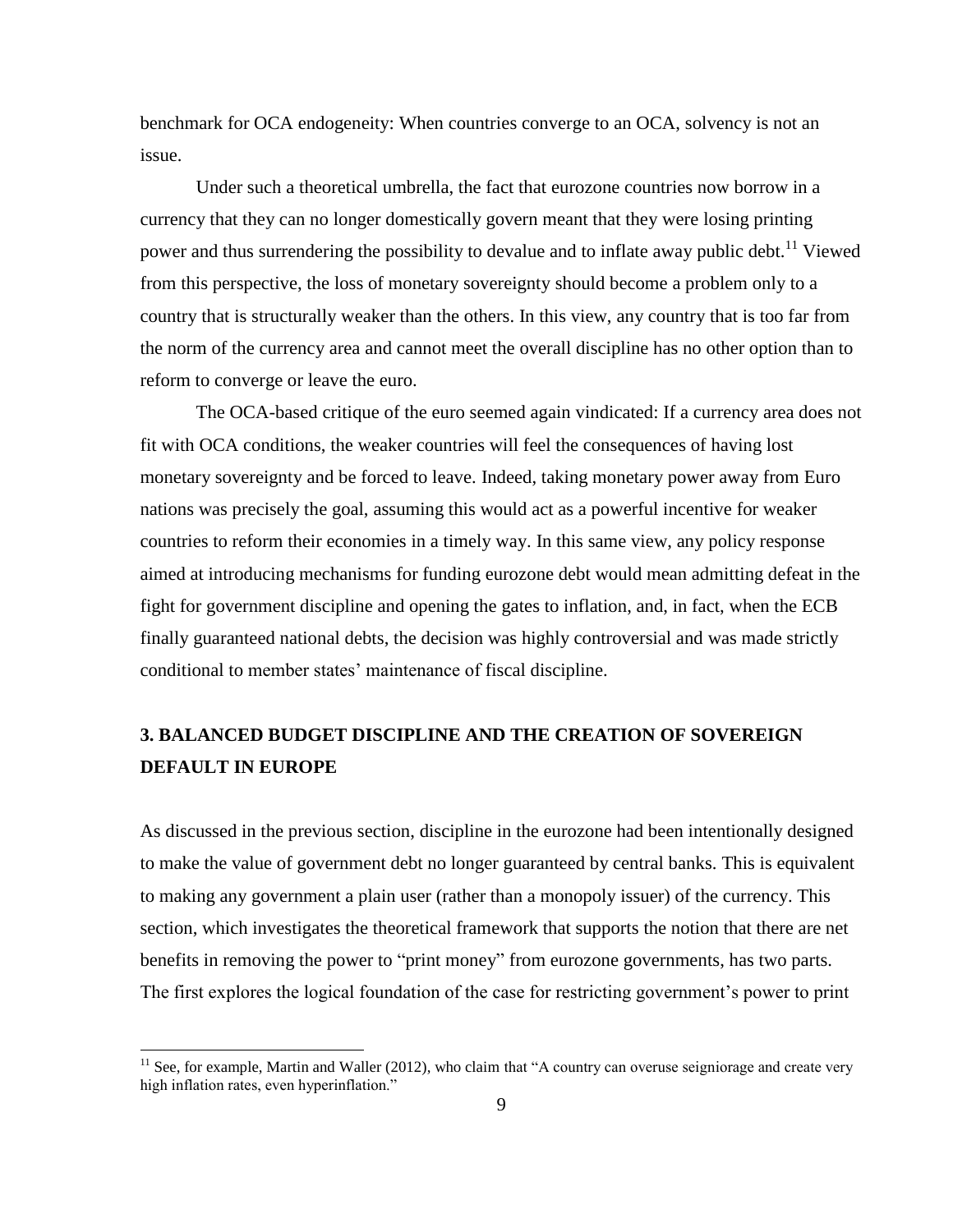money. The second part explains the specific means employed to make eurozone government debt defaultable and the measures that the ECB chose to embrace to avoid a euro implosion.

#### **3.1 An institutionally Established Budget Constraint of Government**

This is a view that had become prominent in the 1980s and centers on three propositions that have their roots in the work of, among others, Friedman, Fischer, and Buchanan:

1) Money supply expansion is inflationary: Monetary aggregates expanding faster than the demand for money create inflation in the long run (Friedman, 1968);

2) Monetization is a common outcome of unsustainable debt: Any negative fiscal balance entails financial crowding out, and "unsustainable" debt prods the government to print money to cover the deficit, accelerating inflation (Fischer, 1989);

3) Governments are deficit biased: When voters are biased towards deficit spending (because of their short horizon), the democratic process fails to effectively monitor that the government does not threaten macroeconomic stability, and a constitutional rule is desired to limit governments' power to spend in excess of tax receipts (Buchanan and Wagner, 1977).

According to this view and its three propositions, governments should establish rules that tie their own hands and limit their freedom in running fiscal deficits so as to avoid social welfare losses. Such rules are justified as a form of protection of future generations who are likely to bear the burden of either delayed taxes (when a deficit-biased government chooses to pay off debt by raising taxes) or inflation (when a deficit-biased government chooses to pay off its debt through monetization).

The prime rule is that money-printing power be removed from government. If the power to print money sits in the hands of the same authority making spending decisions, this leaves government spending decisions unconstrained, at least in the short run. When government possesses the power to print money, it is effectively free of any budget constraint, thus opening the possibility of uncontrolled increases in spending and hence in the size of the public sector.

According to a classic formulation of government budget constraint,  $12$  any fiscal deficit must be funded by issuing bonds (i.e., borrowing from residents and/or from foreigners) or by printing money (i.e., borrowing from the central bank). When governments persistently run

 $\overline{a}$ 

 $12$  See Fischer (1989).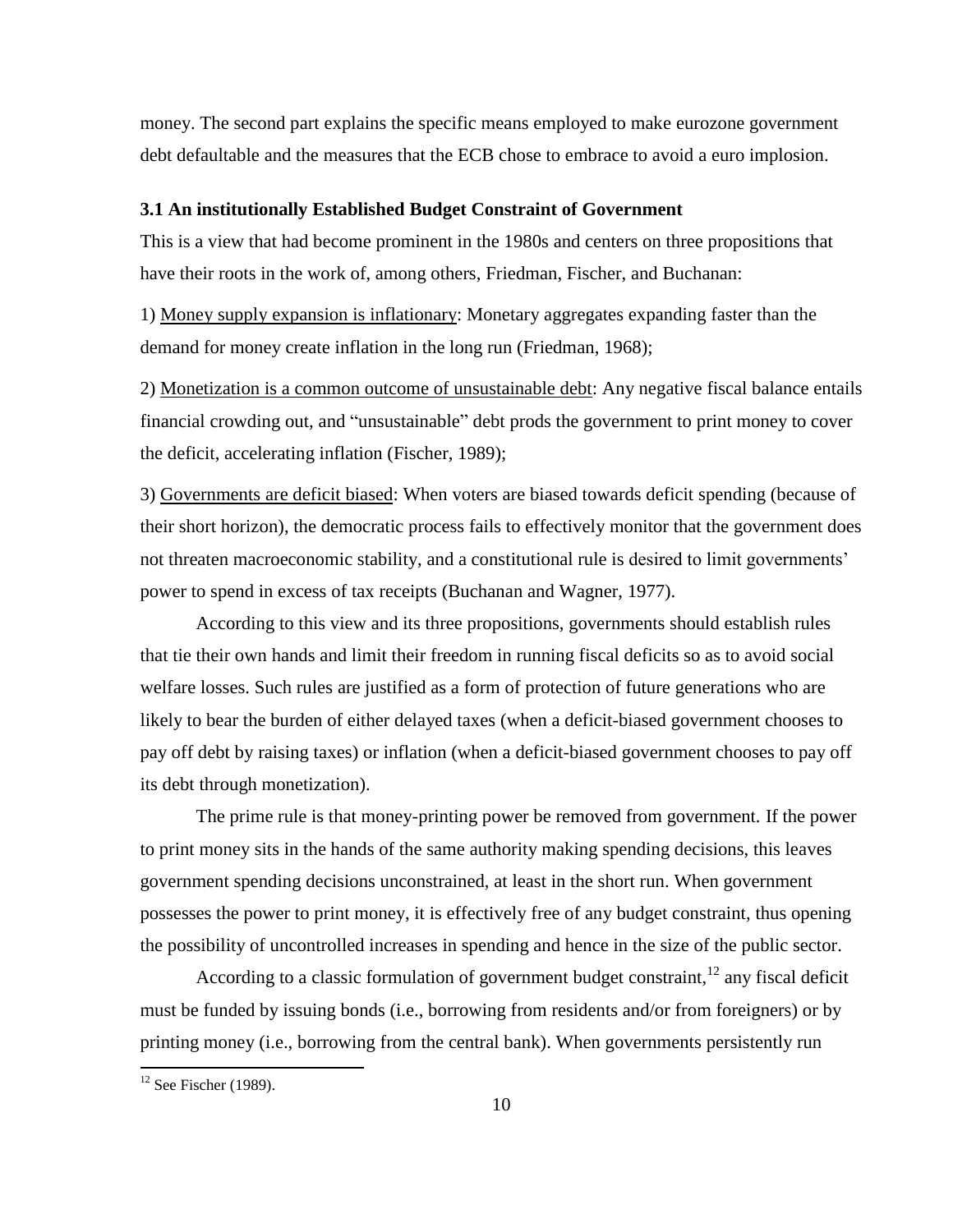fiscal deficits, they will sooner or later "print money to cover their budget deficits […] Rapid inflation is almost always a fiscal phenomenon."<sup>13</sup>

This is typically illustrated by the following fiscal funding condition:

$$
G - T = \Delta B + \Delta M \tag{1}
$$

where G is public spending, T is tax receipts, ∆B is the newly public debt issued in the period and purchased by the private (domestic and foreign) sector including banks, and ∆M is the newly issued money stock. Equation (1) also intends to capture the impact of public deficit on private sector balance sheets. Common interpretation goes as follows: Government spending (G) is primarily funded by taxes (T). When, in any given time period, taxes fall short of spending, then funding must come from bond issues. Normally, these issues are purchased by the private sector (∆B), in which case the private sector funds the difference between public spending and taxes by lending the currency it holds to the government in exchange for a promise of a greater amount of currency in the future. If, instead, new debt is purchased by the central bank, this means no additional debt in the hands of the private sector and a corresponding increase in the money stock in circulation (∆M).

Using newly printed money as a source of funding is conventionally called "debt monetization,"<sup>14</sup> and when this kind of funding is available without limits, government spending is said to be unconstrained. If Buchanan's hypothesis that voters and governments are deficitbiased holds, then deficits and inflation will rise rampantly. For this reason, monetization is considered the ugly beast that scares markets, threatens price stability, and supports any reckless government activity. When monetization goes too far, it is said, it will raise inflation to the point where individuals flee from the currency, causing hyper-inflation. This makes it imperative to remove the money-printing weapon from government's hands and keep the process of money creation remote from politics by assigning it to an "independent central bank." This is well summarized by Hamilton (2008):

[T]he power to create money is precisely the kind of power we never want to have in the hands of Congress or the President. If the politicians had the ability to pay for their programs simply by printing money, there is no question that the outcome would be

 $13$  Fischer (1989, p.20).

<sup>&</sup>lt;sup>14</sup> Monetization of public debt is synonymous with "printing money," and here it stands for a purchase of government bonds by the central bank that provides the private sector with additional means of payments.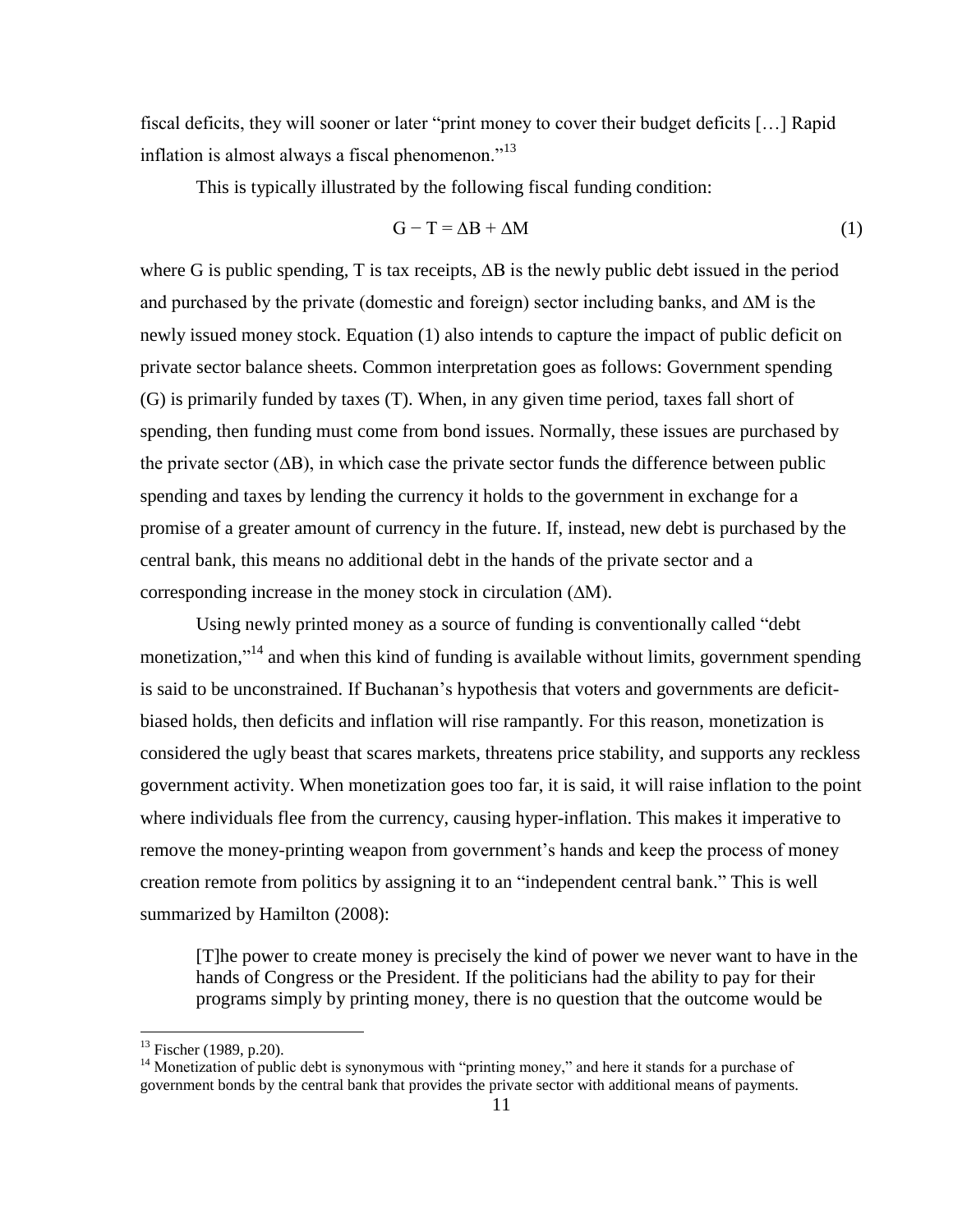ferocious inflation. One of the clearest lessons of history is that a central bank that lacks strong independence from the fiscal authorities is a recipe for disaster.

The ability to create money to pay for whatever you might deem worthwhile is one that few human beings are capable of exercising responsibly. For this reason, the key institutional premise on which an independent central bank is founded is that it in fact does not have the power to create wealth or direct its allocation at all.

To respond to such a threat, governments should, in this view, be prohibited from printing money directly or from selling new debt to the central bank, thus excluding the monetization option. Once a rule is established to prohibit government from monetizing, fiscal funding condition (1) becomes:

$$
G - T = \Delta B. \tag{2}
$$

In other words, the institutional prohibition of monetization allegedly compels the government to face a harder constraint: Any spending in excess of taxes should ultimately be funded by selling bonds to the private sector ( $\Delta B$ ) and by future tax collection. This, however, is not an ordinary condition, but a construct aimed at preventing government from monetizing its debt, or, in other words, preventing government from borrowing from the central bank without limits.

Once the monetization option is excluded, government default becomes possible, and an Institutional Budget Constraint (IBC) is purposely designed as a form of protection of future generations. The desired policy outcome of the IBC is precisely that of imposing an intertemporal (or inter-generational) budget constraint on the government, whereby government spending is made dependent on current and future taxes.<sup>15</sup>

In a number of countries, a range of institutional provisions has been put into effect in order to limit governments' power to "print money" and assign this right to the central bank. These include prohibiting government from receiving overdraft facilities at the central bank and the rule prohibiting the central bank from buying bank securities directly from the government. In the US, the main provisions aimed at this goal are laid down by the Federal Reserve Act.<sup>16</sup>

The catch, however, is that even under such institutional constraints monetization remains an option. Consider, from an IBC perspective, a government that has surrendered

<sup>&</sup>lt;sup>15</sup> If government is a currency user, its debt is sustainable if the stock of outstanding debt does not exceed the discounted value of future government primary surpluses.

<sup>&</sup>lt;sup>16</sup> This allows the Fed to buy Treasury securities in the "open market," but not directly from the U.S. Treasury.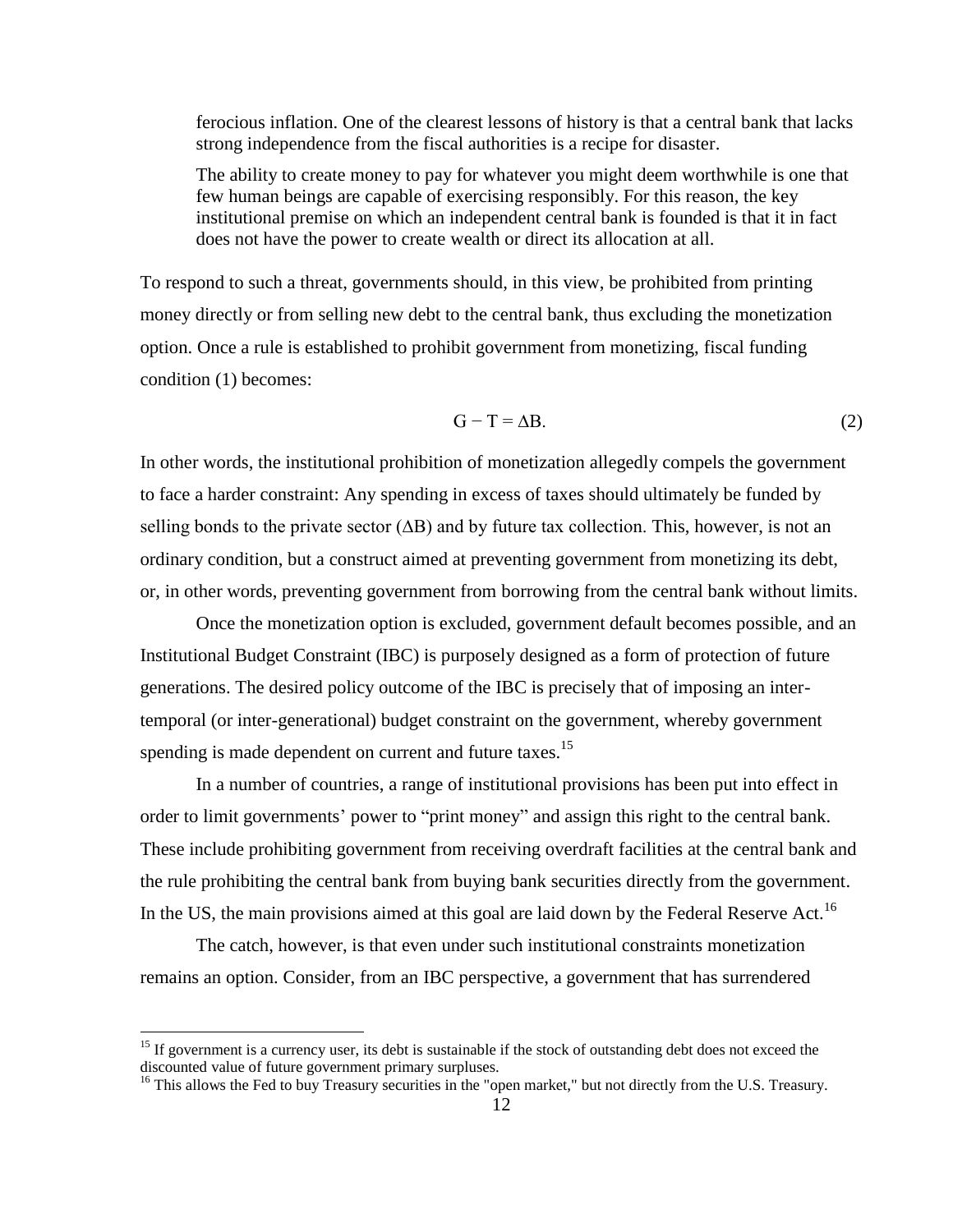money-printing power to the central bank but remains biased towards deficit spending. Because its ability to pay off the debt under a "no monetization rule" (hereafter NMR) depends on current and future tax collection, debt with the private sector may become "unsustainable."<sup>17</sup> Although new taxes can always, in principle, be imposed to pay off the debt, there is a limit to the tax burden that an economy can bear, and when that limit is reached, the government can no longer pay off the debt with tax collection. When, under NMR, government funding needs far exceed any reasonable tax pressure, the government should declare its inability to pay off the debt. 18

Alternatively, however, it could use its political sovereign power to overturn any existing NMR.<sup>19</sup> Within the logic of the IBC, this means that when monetization is formally barred, and yet deficit and debt are not capped, an IBC may not be effective in preventing "unsustainable debt." Government may keep accumulating debt until debt overhang gets to a point where the government must choose to declare default or reverse the NMR. Thus, insofar as government preserves the constitutional power to compel the central bank to buy its debt without limit, debt monetization continues to be an option, even when an NMR is in place. As it turns out, the NMR is best understood as a means of preventing creeping monetization. Yet, it cannot prevent a breach of the rule one minute before declaring default. In other words, as long as the national government retains its constitutional monetary sovereignty, any provision taking that away from the government can be reversed at any time.

From an IBC perspective, if monetization cannot be fully ruled out, the question then becomes how to prevent the building up of an unbearable debt overhang that makes monetization desirable. In principle, if financial markets are efficient, they will effectively discipline governments by checking any government-deficit-bias behavior in a timely manner. If "bond vigilantes" sense that government has a weak strategy for balancing the budget over time, the market price of government bonds drops and this acts as a signal that fiscal adjustment is

 $17$  If the only remaining source of funding is tax collection, this casts doubt on the effectiveness of deficit spending on aggregate demand. In the IBC view, if the private sector understands the implications of the "no monetization" constraint and thus expects more future taxes anytime it observes a rising deficit, then the Barro-Ricardo equivalence would hold.

 $18<sup>18</sup>$  In the aggregate, a new tax is a reduction of private financial assets as much as a government debt default is.

 $19$  This is what is known as a case of "time inconsistency."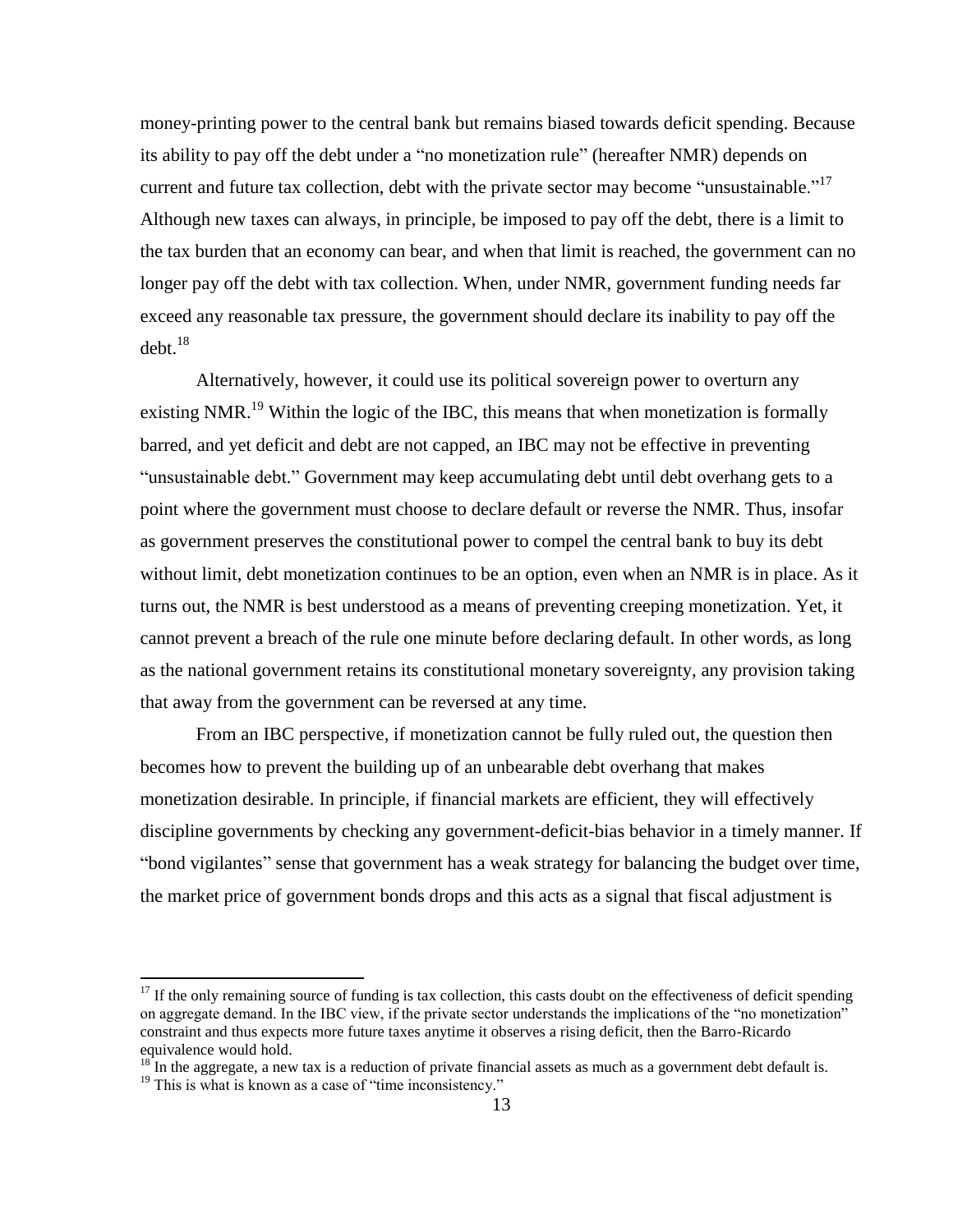warranted. The government will be prompted to adjust its fiscal course before its debt becomes unsustainable.

Yet, following the logic of maintaining an NMR, a question arises: What if the government stubbornly ignores market signals and continues to accumulate debt? And what if markets and bond vigilantes are too lenient with government debt? Deficit- and debt ceilings may be employed, but no self-imposed limit is permanent, and rules can be changed anytime the limit is reached.<sup>20</sup> Hence, it seems that any institutional NMR offers a far-from-perfect solution to the Friedman-Fischer-Buchanan concerns: While rules would seem to be effective in putting off monetization in the short run, they cannot prevent debt hangover and, at some point, massive monetization whenever the government decides to reverse the rule to avoid default.<sup>21</sup> In this regard, any NMR is a reversible commitment.

Finally, one additional (and especially relevant to the rest of this paper) reason why an NMR is believed by its own proponents to be hardly applicable is the possibility of "de facto" monetization when the central bank purchases government debt from banks in the secondary market. This act of removing government debt from private balance sheets and replacing it with central bank money is what Mishkin (1992, p.421) calls a "two-step" monetization process. Because this kind of action is considered to be part and parcel of central banks' monetary policy operations, "debt monetization cannot be analyzed separately from the objectives of Federal Reserve policy,"<sup>22</sup> and whether or not the central bank (say, the U.S. Federal Reserve) does or does not monetize public debt, even under NMR, is ultimately a question of "managing the supply of the monetary base in accordance with the goals set by its dual mandate." $^{23}$ 

From a Friedman-Fischer-Buchanan perspective, if NMR is so hard to enforce, a more effective provision would seem to be one that employs the tools designed to limit the power of government in any constitutional democracy. This is an over-arching principle binding government, a constitutional rule that removes the money-printing power from the government and that government cannot repeal without a qualified majority of representatives. Because any

 $\overline{a}$ 

 $20$  Similar considerations apply to the case when government constrains its own budget by making the currency redeemable at a fixed price in an asset that the government does not issue. Such commitment can normally be reversed at any time.

<sup>&</sup>lt;sup>21</sup> Notice that in the Friedman-Fischer-Buchanan view, monetization is described as a default event: Paying off the debt with "debased money" is a means for government to default on its promise to repay debt.  $22$  Thornton (1984).

 $23$  Andolfatto-Li (2013).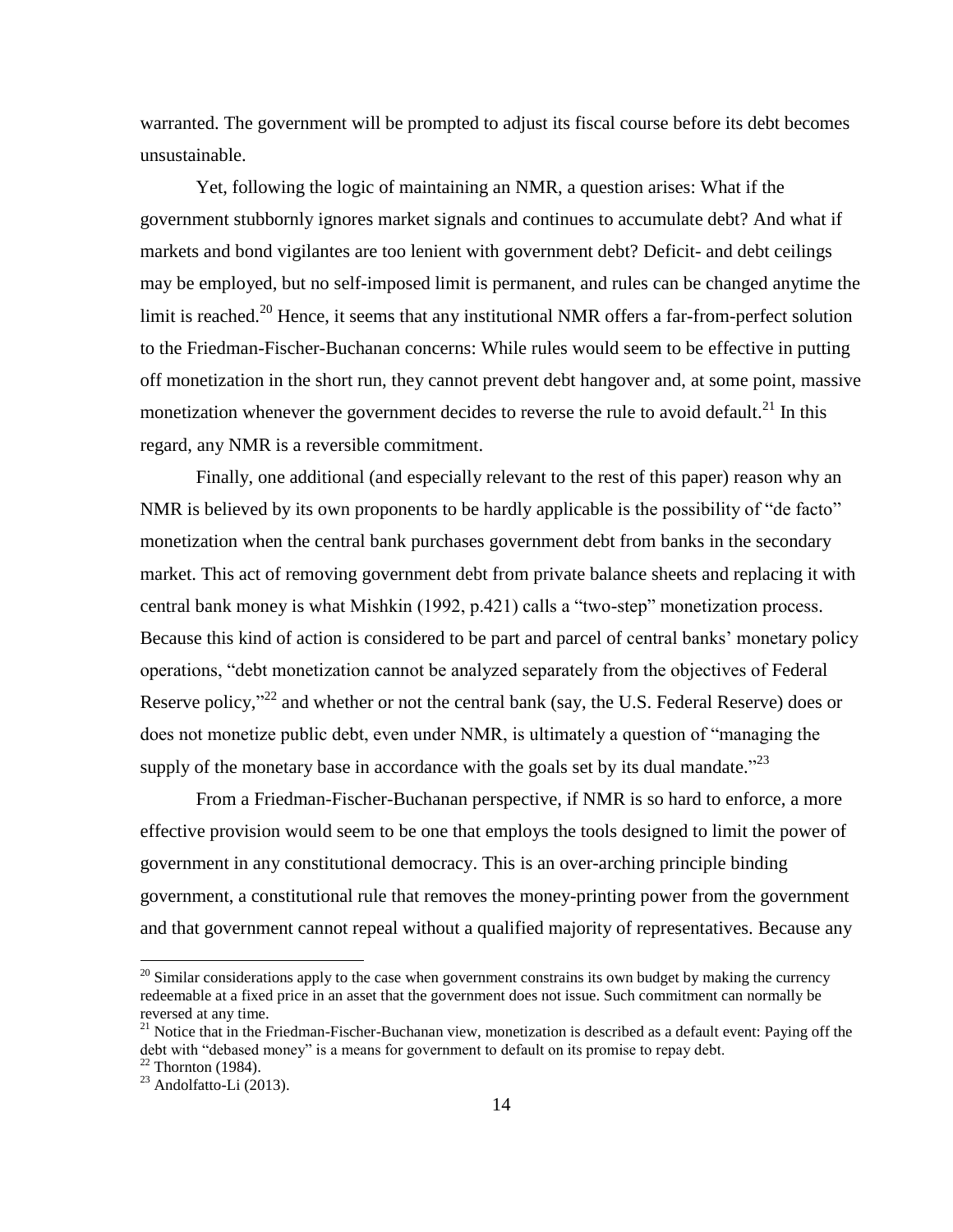NMR is a self-imposed constraint, an over-arching rule is more credible as long as it lowers the threat of a last-minute reversal. A similarly powerful commitment would be replacing the national currency with a foreign currency.

#### **3.2. The Government Budget Constraint in the Eurozone**

A distinctive example of a solution along these lines is given by the design of the eurozone. Consistently with the IBC perspective, euro architects wanted to avoid that any of the countries sharing the same currency could "monetize" debt and thus inflate the entire area. Accordingly, an overarching, quasi-constitutional rule was established through the Treaty of the European Union aimed at removing any central bank funding channel to national governments. Direct financing arrangements between the ECB and the member states' governments were prohibited, and the ECB was designed to be far removed from fiscal powers in such a way that it has no obligation to assist (and, in fact, an implicit mandate to discipline) governments in their financing processes.

This principle of separation between eurozone governments and the ECB reflects the "spirit of the Treaty." The way it was put into practice is in many ways equivalent to central bank independence provisions that exist in most other countries, as the ECB conformed to the widely adopted rule that central banks are not allowed to directly purchase newly issued government securities.

There was, however, one considerable distinction with the ECB procedure for carrying out refinancing operations that was designed in sharp contrast to those in place at other central banks. This was effectively aimed at preventing the possibility of a "two-step" monetization process. In describing this possibility, Thornton (2010) claims that a central bank engaged in the secondary market of government debt may behave in such a manner as to avoid any hidden support to public debt sustainability. Evidently, however, the eurozone did not want to leave any chance of that happening and attained one additional form of protection from monetization that fundamentally differs from other central banks.

When offering central bank money to banks, the ECB does not normally make outright purchases of government securities. Rather, liquidity is loaned to banks against collateral. The latter may include private, as well as public, debt as long as this debt is deemed "eligible" and after an appropriate haircut has been applied. While other central banks normally manage bank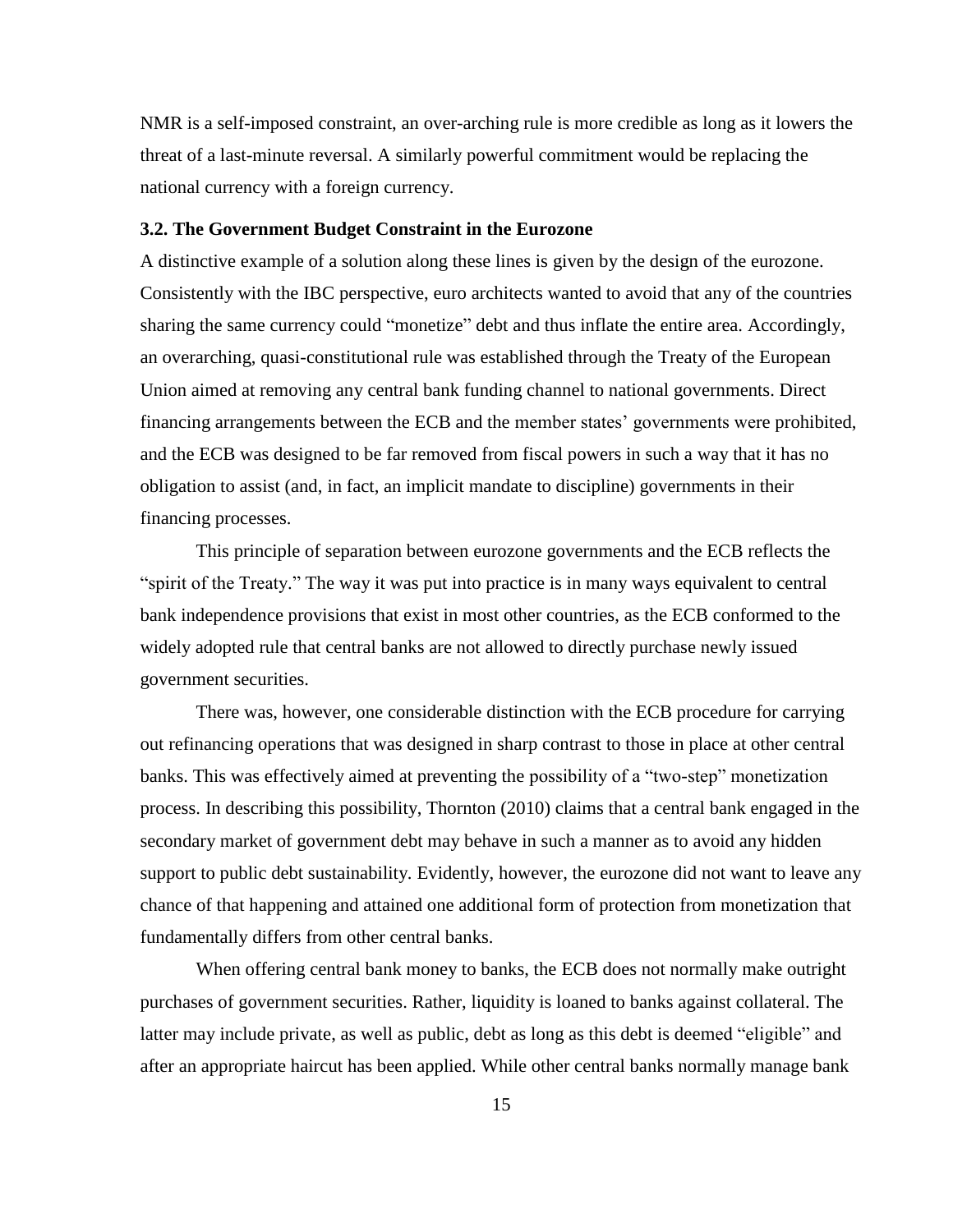liquidity by trading central bank money for government securities at the chosen policy rate (either outright or through repurchase agreements), the ECB lends at the policy rate against collateral, leaving government bonds to be priced as credit-sensitive assets. Hence, the key difference from other central banks is that the ECB cannot be an unconditional market maker of government bonds.<sup>24</sup> Member countries' public debts do not necessarily trade at, or close to, the policy rate, and instead reflect credit risk.

The eurozone governance system was thus deliberately designed to prevent direct, as well as indirect, monetization. This was clearly not an oversight by Euro architects, who truly intended to create a powerful disciplinary tool and an effective means of banning governments from printing money in the eurozone*.* From an IBC perspective, any eurozone government that accumulates debt to the point that it becomes unsustainable could not monetize it. Not even a change of rules is an option, considering the fact that no single country can unilaterally amend rules written in an international treaty.<sup>25</sup> What is different in the eurozone is that monetization can no longer be considered a voluntary alternative to default. Default can be avoided by loan agreements, but only as long as other member states agree on extending loans.<sup>26</sup>

While any NMR, as discussed above, is institutionally established and politically enforced so long as it is in the interest of the political authority, enforcement responsibility in the eurozone is assigned to an allegedly politically neutral body—the ECB—rather than being placed in the hands of governments that may want to reverse it. Undoubtedly, the key feature that any NMR is revocable is still relevant, and any member state retains the possibility of reversing the rule by leaving the eurozone. Yet, such a choice would entail the politically traumatic decision of exiting the European Union.

As discussed in section 1, the decision to make government debt credit sensitive had serious drawbacks, and the euro crisis provides evidence that a monetary system is not operationally sustainable if the central bank refuses to support the price of government debt. In May, 2010, the ECB found a way, consistent with the "spirit of the Treaty," to purchase government bonds through the Securities Market Program (SMP) that was justified under the

 $24$  While the Fed is not a market maker of state and municipal bonds, it can be a market maker of Federal Treasury securities.

 $25$  While U.S. constraints can be lifted by a vote of Congress, Euro constraints seem to be written in stone: In the eurozone, a national decision to override rules would mean breaking that stone.

<sup>&</sup>lt;sup>26</sup> Notice that any government making a loan inevitably worsens its own fiscal position.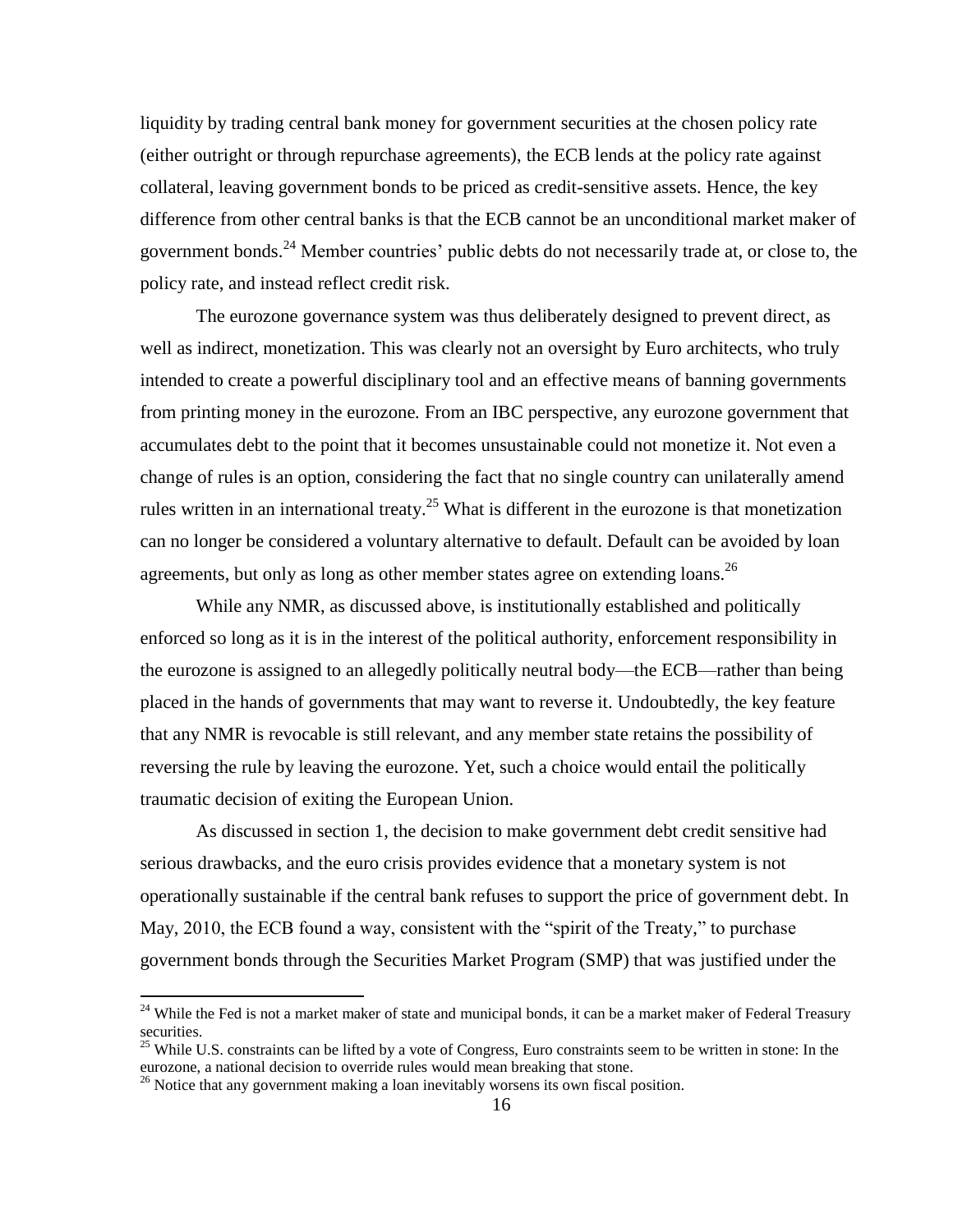circumstance of what the ECB called "dysfunctional market segments" hampering the "transmission mechanism" of monetary policy. In 2012, the President of the ECB announced that the ECB would, in emergency, enter the government bonds market as massively as necessary (through OMT) to prevent the implosion of the currency.

The announcement was and remains controversial. Yet, it seems that the institutional design of the eurozone remains coherent to NMR: Any direct participation of the ECB in the government bond market should be justified by a malfunctioning of the transmission mechanism and either be limited and temporary (SMP) or be strictly conditional (OMT). Far from being a concession to debt monetization, the ECB approach to member countries' debt overhang through OMT has the appearance of an enhanced technique to implement NMR.

As discussed in the previous section, any government budget constraint exists only under specific institutional rules and only until those rules are reversed, and a government that retains its power to issue its own currency may agree to subject itself to a self-imposed rule, but may always choose to reverse the rule instead of declaring default. In the eurozone, this option was removed as a unilateral initiative of a single government, and yet the ECB has the option of exceptionally "monetizing debt" through OMT to avoid default while simultaneously compelling governments to adjust their fiscal positions to be consistent with the IBC.

# **4. THE FISCAL FUNDING CONDITION RECONSIDERED AND THE MYTH OF DEBT MONETIZATION**

As discussed in section 3.2, a "soft" IBC applies to a government that is subject to self-imposed rules, retains monopoly power to issue its own "fiat" currency,"<sup>27</sup> and does not forbid the central bank from buying and selling government debt as a means to implement monetary policy. By contrast, the eurozone was designed to include an institutionally established "hard" budget constraint in the fiscal funding condition of member countries.<sup>28</sup> This was considered an essential pillar of a policy aimed at price stability.

l

 $27$  A "fiat" national currency is a credit with the state that can only be formally redeemed against liabilities with the state.

<sup>&</sup>lt;sup>28</sup> Under the "hard" eurozone IBC, a member country whose debt is priced so low as to threaten its ability to borrow will face two possible options: enter a European Stability Mechanism program and have its debt backed by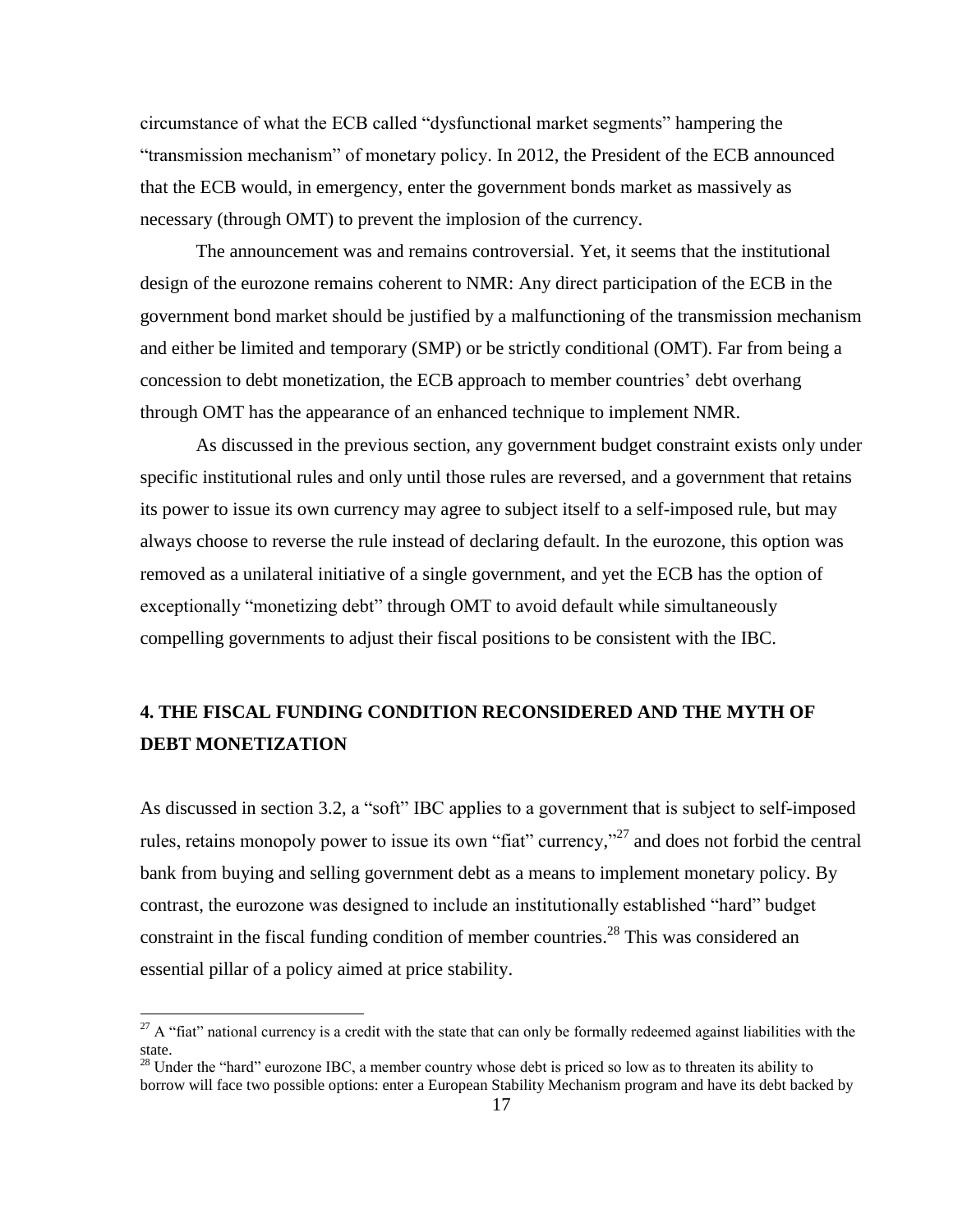The social welfare effect of the "hard" eurozone constraint on government budgets, however, depends on the soundness of the Friedman-Fischer-Buchanan model and of the fiscal funding equation (1). This section will address one fundamental problem with the IBC view and demonstrate that equation (1) incorrectly specifies the fiscal funding condition. This condition should be framed differently to take into account the payment system that banks offer to the private sector (to properly appreciate the consequence of monetization in the primary market for government bonds) as well as the link between fiscal and monetary policy (to properly appreciate the consequence of monetization in the secondary market for government bonds). Once equation (1) is appropriately modified and the fiscal funding condition well-framed, the impact of public deficit on private sector balance sheets looks quite different from the one described in equation (1), and the very notion of monetization as a threat to price stability loses significance.

Figure 1 illustrates the impact of net government spending on the consolidated balance sheets of the banking system and of the non-bank private sector.

|          | Assets                                                | Liabilities                      |
|----------|-------------------------------------------------------|----------------------------------|
| Bank     | $\Delta C_B^b + \Delta B_G^b$                         | $\Delta D_h^{nb} + \Delta L_h^B$ |
| Non-bank | $\Delta C_R^{nb} + \Delta B_G^{nb} + \Delta D_h^{nb}$ |                                  |

*Figure 1* The Impact of Net Government Spending on Private Sector Balance Sheets

Notice in Figure 1 that the change in the money stock held by the private sector  $(\Delta M)$ , as described in equation (1), has been replaced by

- i) A change in central bank money  $(\Delta C_R)$ , i.e., a liability of the central bank that can be held as an asset by the banking sector as a net credit position with the central bank  $(\Delta C_R^b)$ as well as by the non-bank sector as a stock of banknotes  $(\Delta C_B^{nb})$ ;
- ii) A change in bank deposits  $(\Delta D_h^{nb})$ , i.e., a liability of the banking sector and an asset for the non-bank sector.

OMTs or leave the EMU. As discussed, any government budget constraint exists only under specific institutional rules and only until those rules are reversed. In the case of the eurozone, however, a member state that is willing to restore its "monetary sovereignty" (as defined in footnote 4) would need to repeal the Treaty on European Union.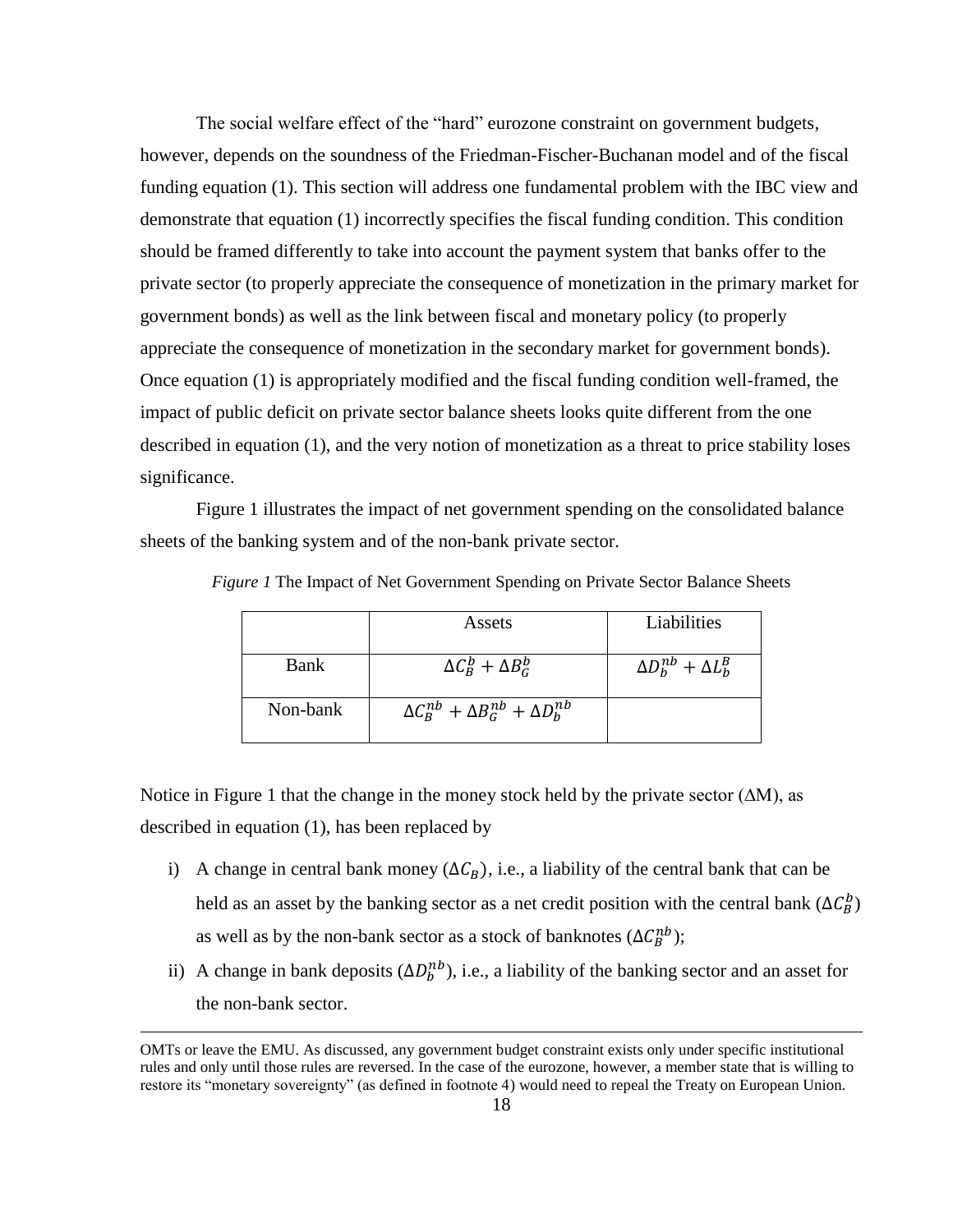In addition, change in government debt ( $\Delta B_G$ ) held by the private sector ( $\Delta B$ ) in equation 1) has been broken down into change in government debt held by the banking sector  $(\Delta B_G^b)$  and change in government debt held by the non-bank sector  $(\Delta B_G^{nb})$ . Finally, notice that banks can borrow C<sub>B</sub> by obtaining a loan from the central bank  $(\Delta L_b^B)$ .

A measure of the overall impact of net government spending on the private sector (Bank and Non-bank) is the sum of all assets and liabilities of the bank and the non-bank private sector, as illustrated in Figure 1. Thus, equation (1) should be rewritten as:

$$
G - T = \Delta C_B^b + \Delta C_B^{nb} + \Delta B_G^b + \Delta B_G^{nb} - \Delta L_b^B
$$
 (3)

$$
G - T = \Delta C_B + \Delta B_G - \Delta L_b^B \tag{4}
$$

Equation (4) is the new fiscal funding condition and substitutes both equations (1) and (2). Assuming, for the sake of simplicity, that all recipients of government spending and taxpayers belong to the non-bank private sector, then

$$
G - T = \Delta C_B^{nb} + \Delta B_G^{nb} + \Delta D_b^{nb}
$$
 (5)

This means that any fiscal deficit (G−T) entails a net payment to the non-bank private sector and thus a change in this sector's net claims against the Treasury or the central bank.

Equations (3), (4), and (5), along with Figure 1, shed new light on the nature and consequences of monetization. The following points matter for this discussion.

#### **1) Net government spending is equal to the change in net worth of the private sector.**

Net payments made to the private sector necessarily result in an increase in some combination of bank deposits (claims against banks), banknotes (claims against the central bank), or government bonds (claims against the Treasury). This coincidence holds irrespective of who buys and holds government bonds (the private sector or the central bank).

**2) An increase in the money stock is an outcome of net government spending, irrespective of whether the central bank does or does not purchase government debt from the government or the banks**.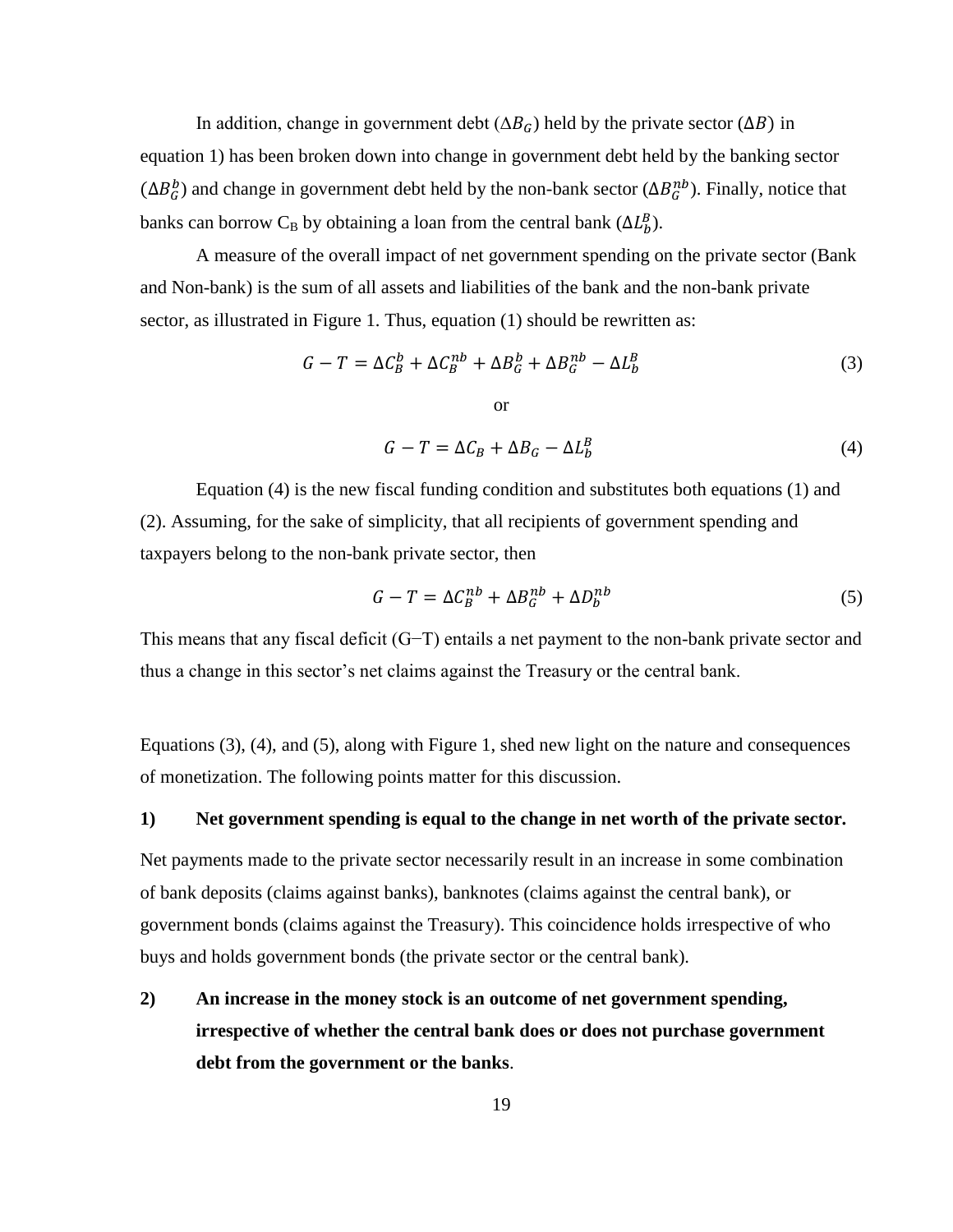Employing the ordinary definition of "money stock" as the value of means of payments (currency and deposits) held by the non-bank private sector, the change in the money stock generated by net government spending equals:

$$
\Delta M = \Delta C_R^{nb} + \Delta D_h^{nb}
$$

Given the size of net government spending  $(G-T)$ , then  $\Delta M$  depends on the private sector's preference for holding money (currency and deposits) or government bonds.

# **3) An increase in the money stock cannot be an outcome of central bank's purchases of government debt from the government or the banks.**

Central bank's purchase of government debt entails that

$$
\Delta B_G < (G - T)
$$

and thus, given equation (4),

$$
\Delta \mathcal{C}_B > \Delta L_b^B
$$

This has no effect on ∆M: Either banks hold a greater C balance or they convert their balance with the central bank into banknotes and sell them to the non-bank private sector by debiting their deposits  $(D_h^{nb})$ , leaving the money stock again unchanged.

Two main conclusions can be drawn from this section. First, once the role of banks as payment agents of the government sector is considered, any government deficit, irrespective of whether or not an NMR exists, may cause an increase in the money stock held by the non-bank private sector. This means that the inflationary power of net government spending does not depend on who buys the government bonds.

Second, a "no monetization" rule has no consequence on debt sustainability as long as the central bank is not forbidden from acting as the market maker of government bonds. If the central bank can trade  $C_B$  for  $B_G$ , or  $B_G$  for  $C_B$ , on the secondary market as desired, then the price of government bonds on the secondary market (conventionally, the short-end) is set by monetary policy. Under such conditions government debt is not credit sensitive, and B and C are functionally identical, except that B cannot be directly used to settle payments and must first be converted into C.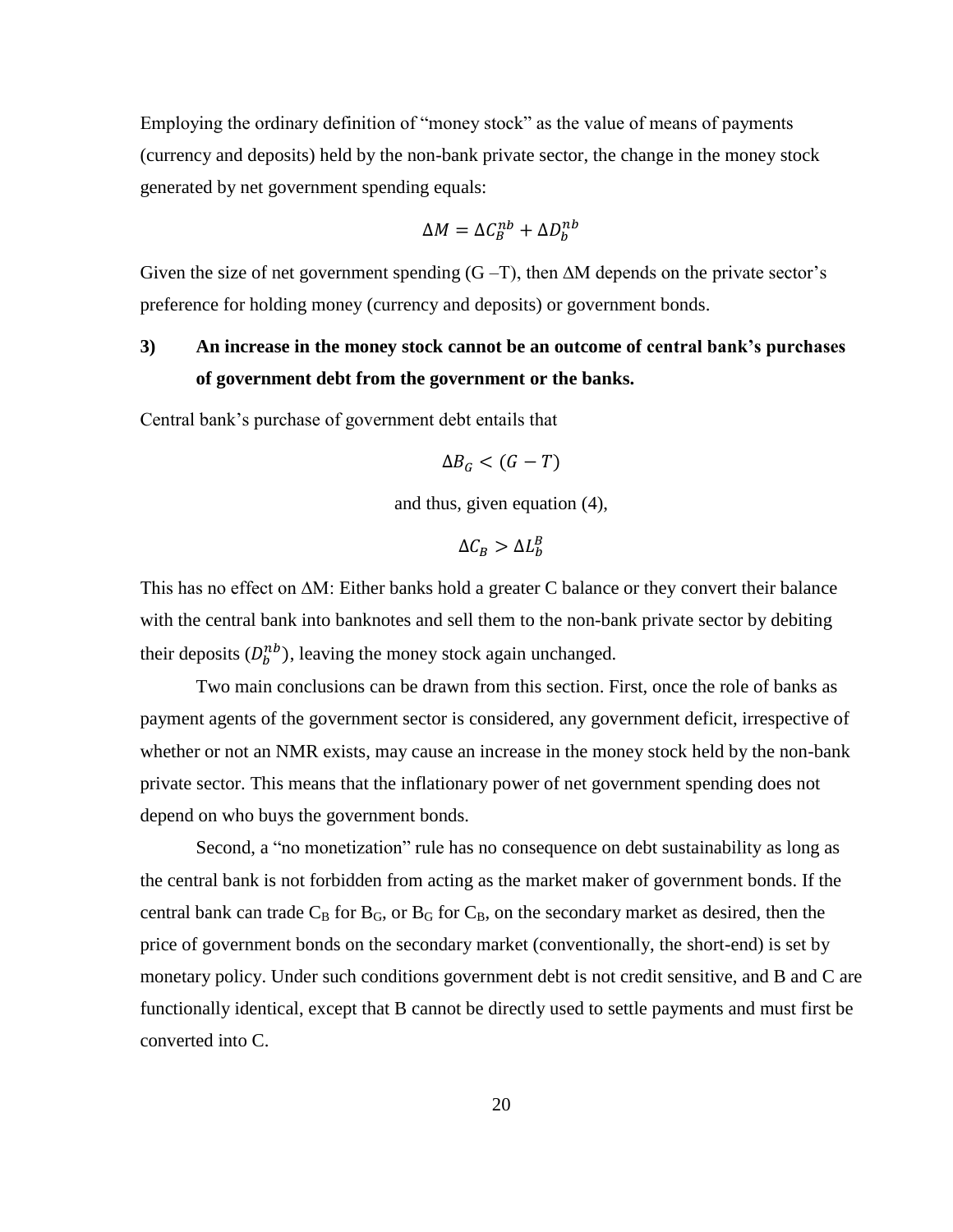### **5. EUROPE'S NARROWING OPTIONS AND ONE EU-FRIENDLY SOLUTION**

The "fiscal discipline" of which Eurozone architects were so proud was aimed at making "no monetization" rules much harder to reverse by politically sovereign nations, as no single country can unilaterally amend rules written in an international treaty without breaking that treaty. The key provision in the eurozone, however, is not that of prohibiting the ECB from directly financing governments. This same provision exists in the United States and it does not make US government securities defaultable: By acting as market maker of Federal debt, the Fed has the option to stand ready to convert "forward central bank money" (government debt) into "spot central bank money" (banks' balances at the central bank) on demand, at the chosen policy rate. Unsurprisingly, the US government can default only by deliberate repudiation. Eurozone debt was instead made defaultable through the prohibition that the ECB monetize eurozone government debt, at least until the ECB revealed it could function as a market maker through OMTs.

If the ECB had been allowed to trade member states' bonds, targeting their yield, we would not have seen any sovereign debt crisis. However, just as the Fed has no mandate to be a market maker of local and municipal debt, the ECB has no mandate to function, unconditionally, as the market maker of eurozone government debt. Except for the announced and not yet implemented OMT program, the ECB funds banks on "eligible collateral," not through outright purchases in the government securities market. National government securities can be used as collateral, valued with reference to market price with haircuts, and there is no guarantee that high-debt countries' debts are considered eligible. This procedure is equivalent to making European government de facto defaultable. Each member state is no different than a regional municipality whose spending is constrained by its capacity to obtain external funding.

Making government debts defaultable was the intention of eurozone architects. This would not have caused banking and monetary instability if they had effectively addressed two main issues: First, all pre-eurozone member states' debt was simply redenominated in euros as countries entered the eurozone, thus making past safe debt suddenly become credit sensitive. Second, they lacked a plan to create a bond issued by a eurozone body and guaranteed by the ECB (equivalent of US federal government debt).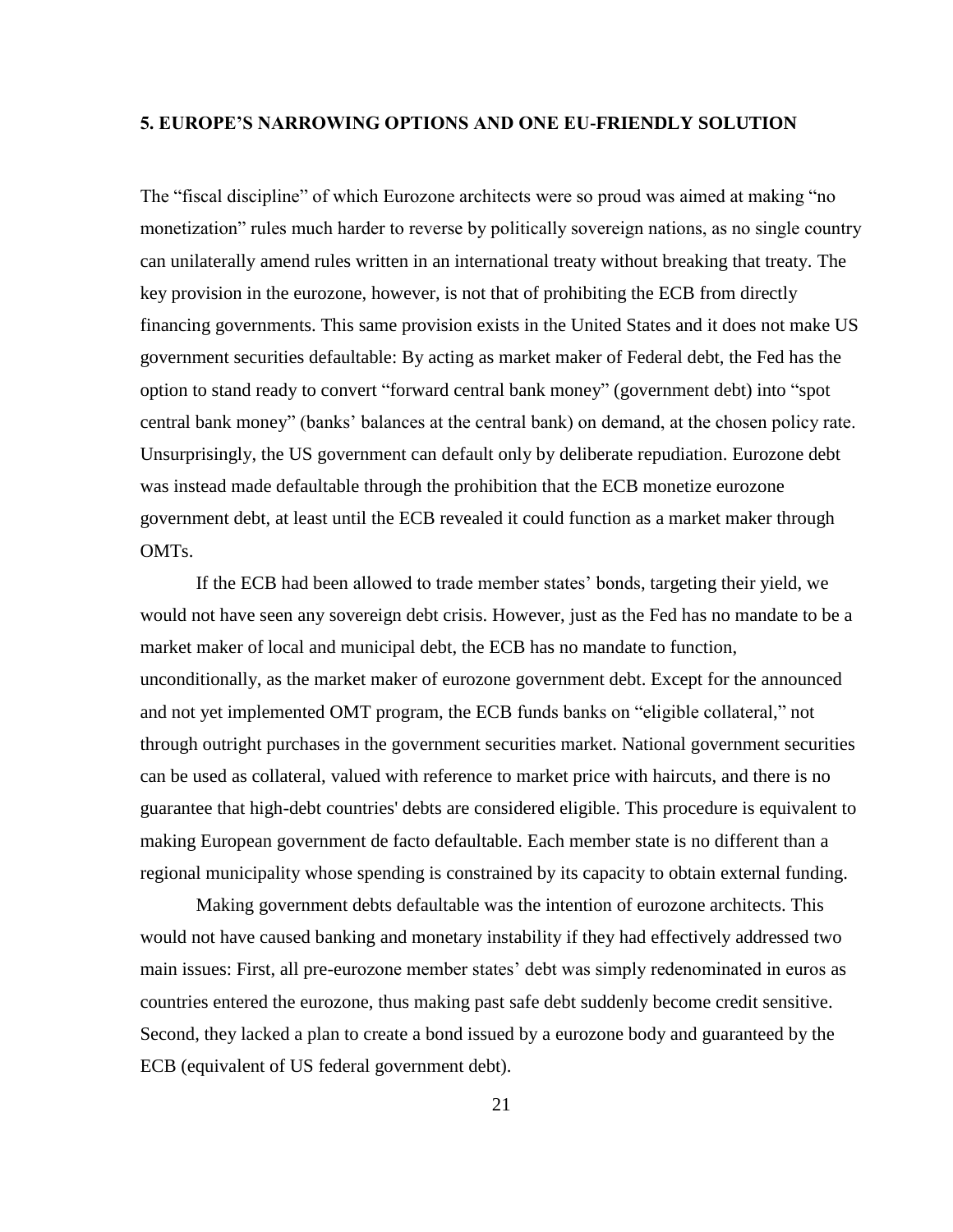Clearly, with such an institutional setup it was just a matter of time until the euro area would have to face a potentially devastating debt crisis. Only favorable conditions of growth driven by net exports and private credit expansion postponed debt strain pressure.<sup>29</sup> With the global crisis of 2008–2009, member states' debt increased as a result of cyclical factors. Because eurozone rules had made such debt credit sensitive, the option of monetization materialized in the form of a redenomination of debt in a different currency unit: Leaving the eurozone became a credible alternative for some eurozone member states. The "ex-sovereign" debt problem occurred not because the enforcement of deficit and debt limits was too loose. It occurred because all government debt had been made defaultable, and this is a threat to the stability of any monetary system.

When such a threat developed in 2012, the ECB had no other option than to offer some form of protection to government bonds issued by member states. There is no reason to doubt that the ECB was fully aware that monetary financing prohibitions such as those included in the Treaty on European Union can play "a key role in deepening the crisis"<sup>30</sup> when it started the SMP and then announced the creation of [OMTs.](http://en.wikipedia.org/wiki/Outright_Monetary_Transactions) The ECB prevented the collapse of the payment system by making an exception to the "no monetization" rule. The exception was justified by the fact that the euro was on the brink of collapse and without such a move the entire eurozone would be at risk of imploding.

The ECB went as far as it could under the treaty provisions, but this meant making its intervention conditional to strict EU-monitored compliance of fiscal discipline rules. Eventually, Draghi's move served only to further narrow Europe's options. Fiscal discipline, with weak net exports and feeble private credit expansion, means stagnation, high unemployment, increasing poverty, and social unrest, thus laying the groundwork for the collapse of the single currency area.

Now that the ECB has addressed the destabilizing effects of an arrangement that had prohibited any form of guarantee of national government debt, a solution for Europe necessitates broadening Europe's options. Shared prosperity and full employment in Europe are not an option under the existing setup, but may become an option under a variety of scenarios.

 $29$  The fact that net exports largely originate from a specific geographical area within the eurozone makes internal imbalances appear problematic.

<sup>&</sup>lt;sup>30</sup> Bindseil and Winkler (2012).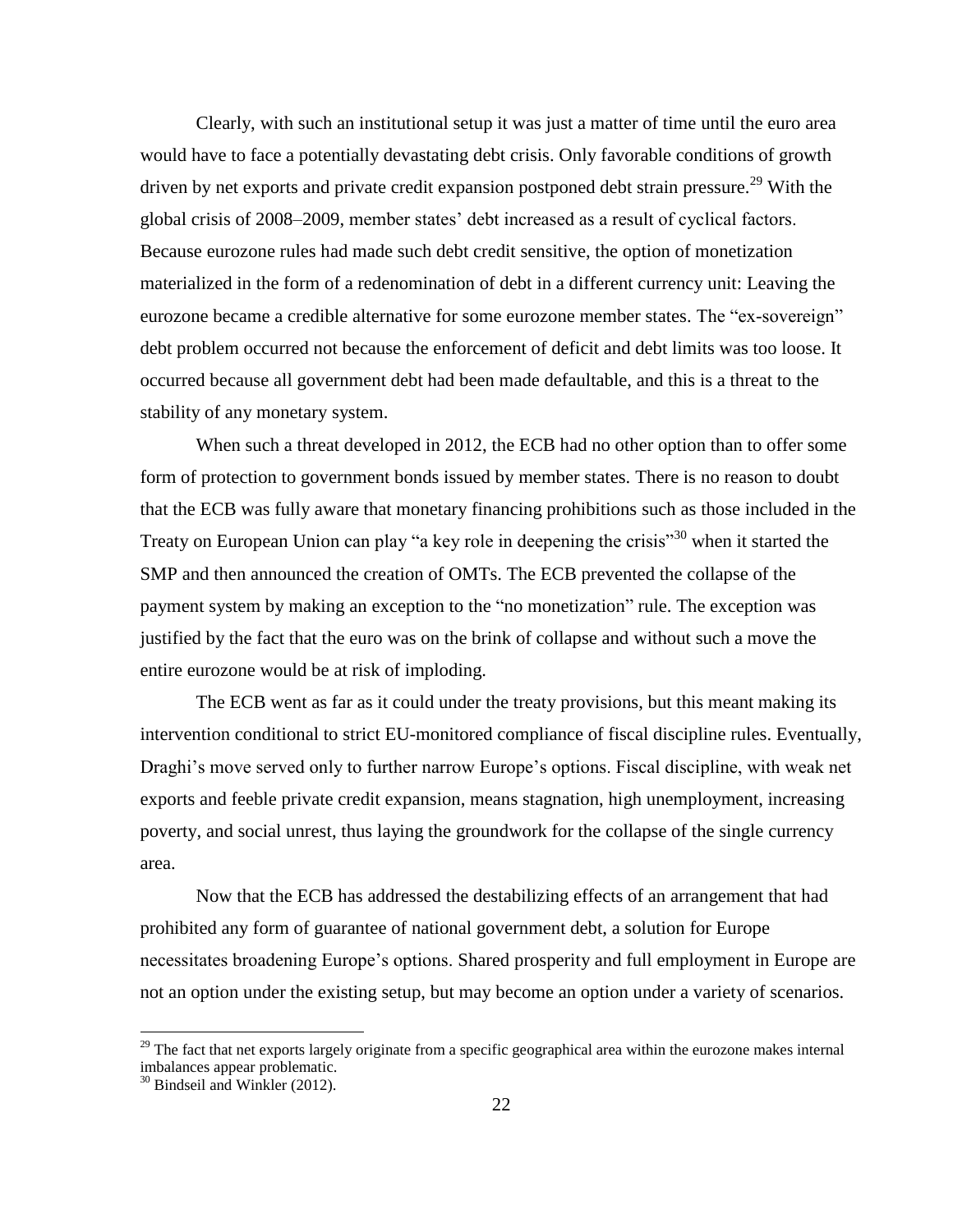The creation of a federal budget approved by a federal government would be a way forward, but it is not a required institutional reform for adding the option of prosperity and full employment.

A solution that does not require a European federal government is any resolution that allows the eurozone to carry on sufficiently large consolidated net spending so as to bring the private sector's net worth back to a level that supports greater aggregate demand and job creation. Amending the Fiscal Compact is not a necessary condition for making this plan viable. It is sufficient that the EU agree on:

- a) issuing a eurobond, conceivably through the European Stability Mechanism, that the ECB will have the option to trade at the chosen policy rate;
- b) using the revenue obtained from the eurobond issue to fund an increase in net government spending, of an overall size agreed upon at the EU level, directed to all countries in proportionate shares;
- c) excluding such increase in net government spending from the calculation of national public deficit ceilings.

Funds will be transferred to EU governments pro quota, only and exclusively to support fiscal programs that are acknowledged to be in the common interest of the EU. Net government spending could be raised either with spending programs or with a tax cut across the board that the EU deems is "in the interest of Europe." The task of policy makers is to prepare the political ground for restoring aggregate demand and job creation, but they should not fear the new eurobond, as there is nothing to fear. It is just the missing element of a common policy that would provide growth and employment in Europe.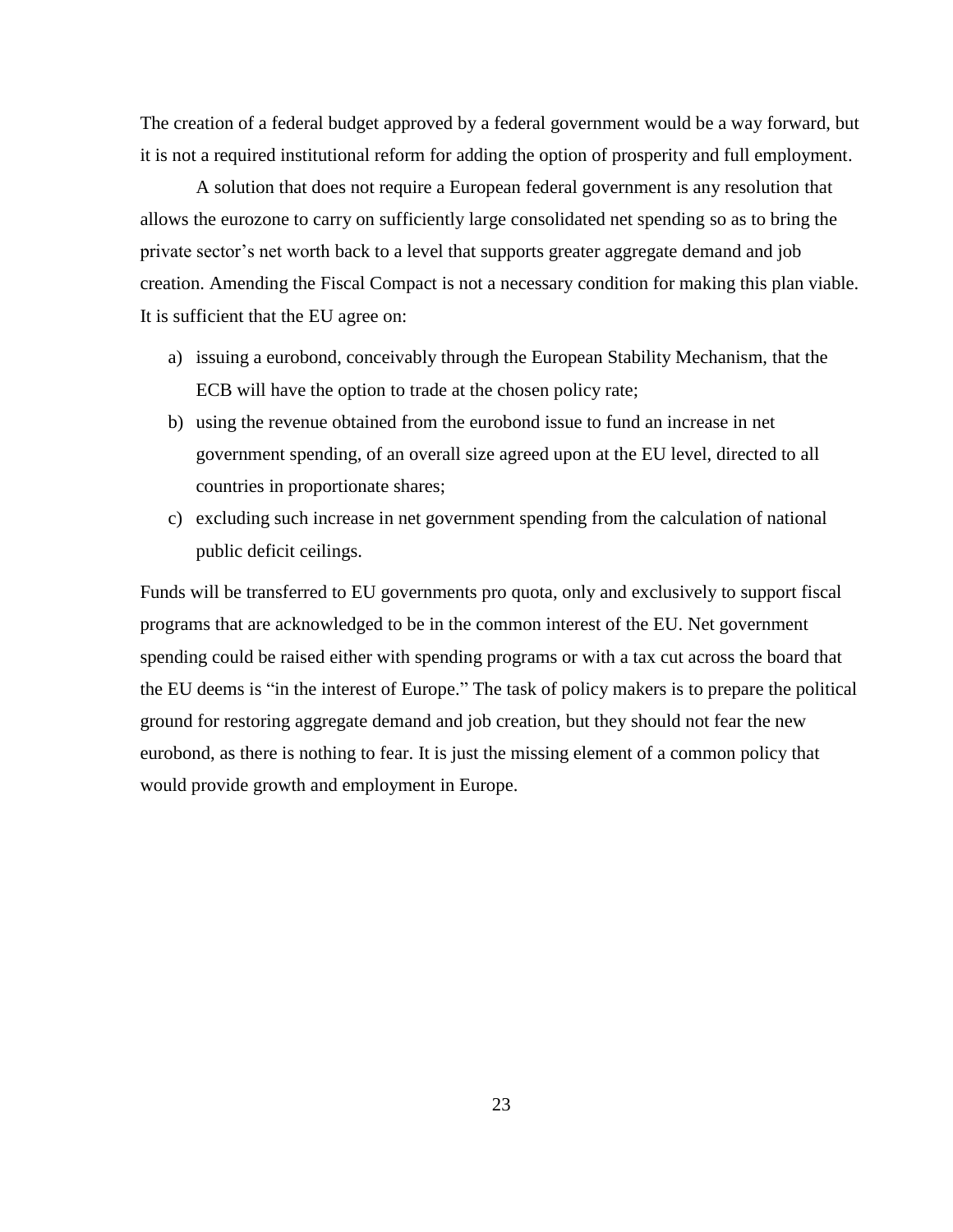### **References**

- Andolfatto, D., and Li, L. (2013). "Is the Fed Monetizing Government Debt?" [Economic](http://ideas.repec.org/s/fip/fedles.html)  [Synopses,](http://ideas.repec.org/s/fip/fedles.html) Federal Reserve Bank of St. Louis, No. 5.
- Bindseil, U., and Winkler, A. (2012). "Dual Liquidity Crises Under Alternative Monetary Frameworks: A Financial Accounts Perspective." European Central Bank, Working Paper Series, No. 1478, 1-61.
- Buchanan, J.M., and Wagner, R. (1977). "Democracy in Deficit: The Political Legacy of Lord Keynes." New York: Academic Press.
- Corsetti, G., and Dedola, L. (2013). "Is the Euro a Foreign Currency to Member States?" *Voxeu*, June 5.
- De Grauwe, Paul (2011). "The European Central Bank: Lender of Last Resort in the Government Bond Markets?" CESifo Working Paper No. 3569, September.
- Ehrmann, M., Fratzscher, M., Gürkaynak, R. S., and Swanson, E. T. (2007). "Convergence and Anchoring of Yield Curves in the Euro Area." *Review of Economics and Statistics*, 817, 3, October, 50-364.
- Einaudi, L. (2001). "Money and Politics: European Monetary Unification and the International Gold Standard (1865-1873)." New York: Oxford University Press.
- Fischer, S. (1989). "The Economics of the Government Budget Constraint." The World Bank, WPS, 224.
- Frankel, J., and Rose, A. (1998). "The Endogeneity of the Optimum Currency Area Criteria**."** *Economic Journal*, 108, 1009-1025.
- Friedman, Milton (1968). "The Role of Monetary Policy." *American Economic Review* 58, 1-17.
- Goodhart, C.A.E. (1998). "The Two Concepts of Money: Implications for the Analysis of Optimal Currency Areas." *European Journal of Political Economy*, 14, pp. 407-32.
- Hamilton, J. (2008). "On (Too Much) Fed Independence." Seeking Alpha, April 14**.**
- Issing, O. (2006). "The Euro A Currency Without a State." Lecture Conducted from Bank for International Settlements, Helsinki, March 24.
- Jonung, L., and Drea, E. (2009). **"**The Euro: It Can't Happen. It's a Bad Idea. It Won't Last. U.S. Economists on the EMU, 1989-2002." European Economy, Economic Papers, 395, December.